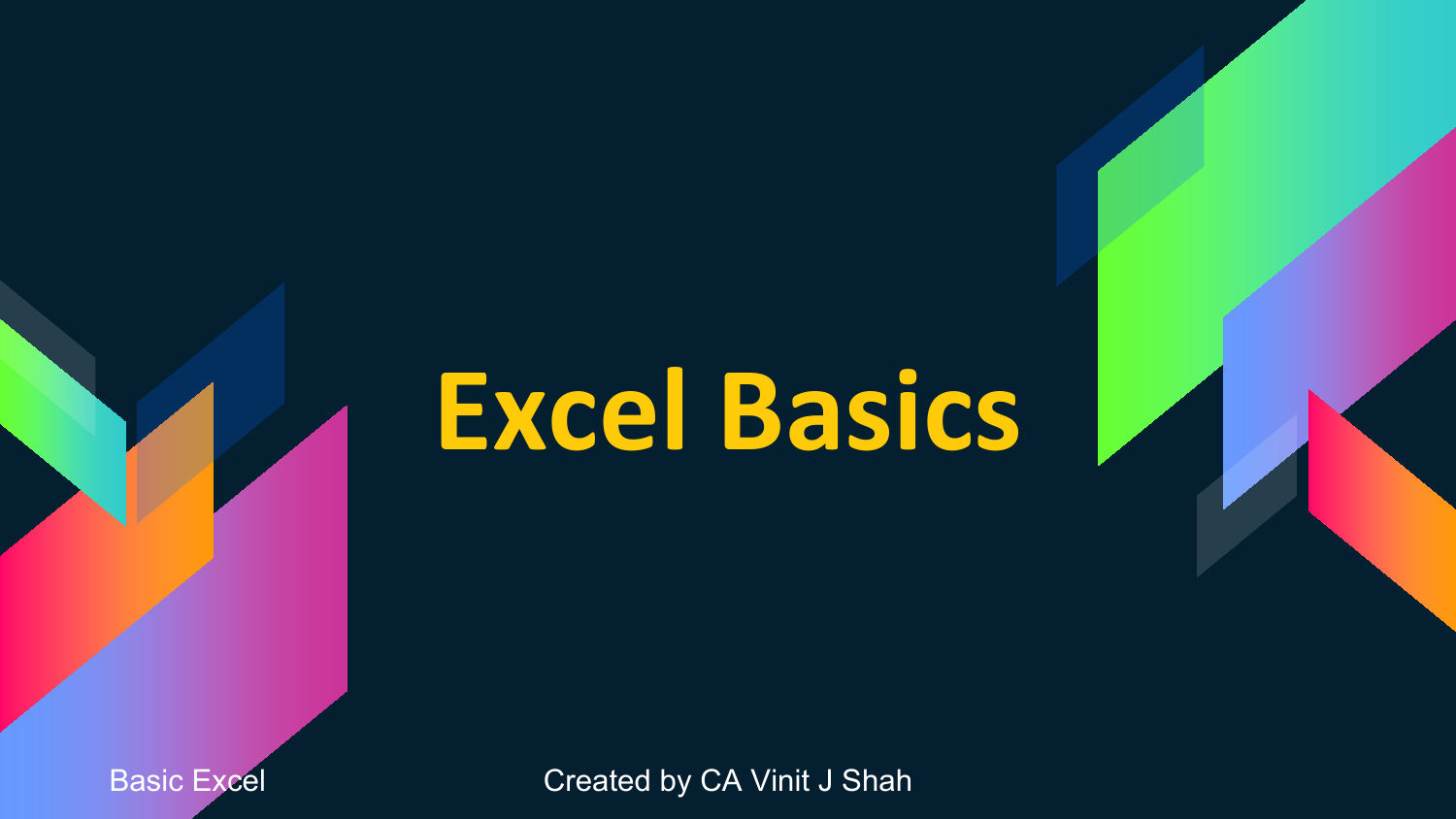## **CA Vinit Shah**

FCA | DISA | FAFD

In Practice since 2012

Areas of Expertise: System Development, Internal Control Design, Tally Customization, Excel, CAAT

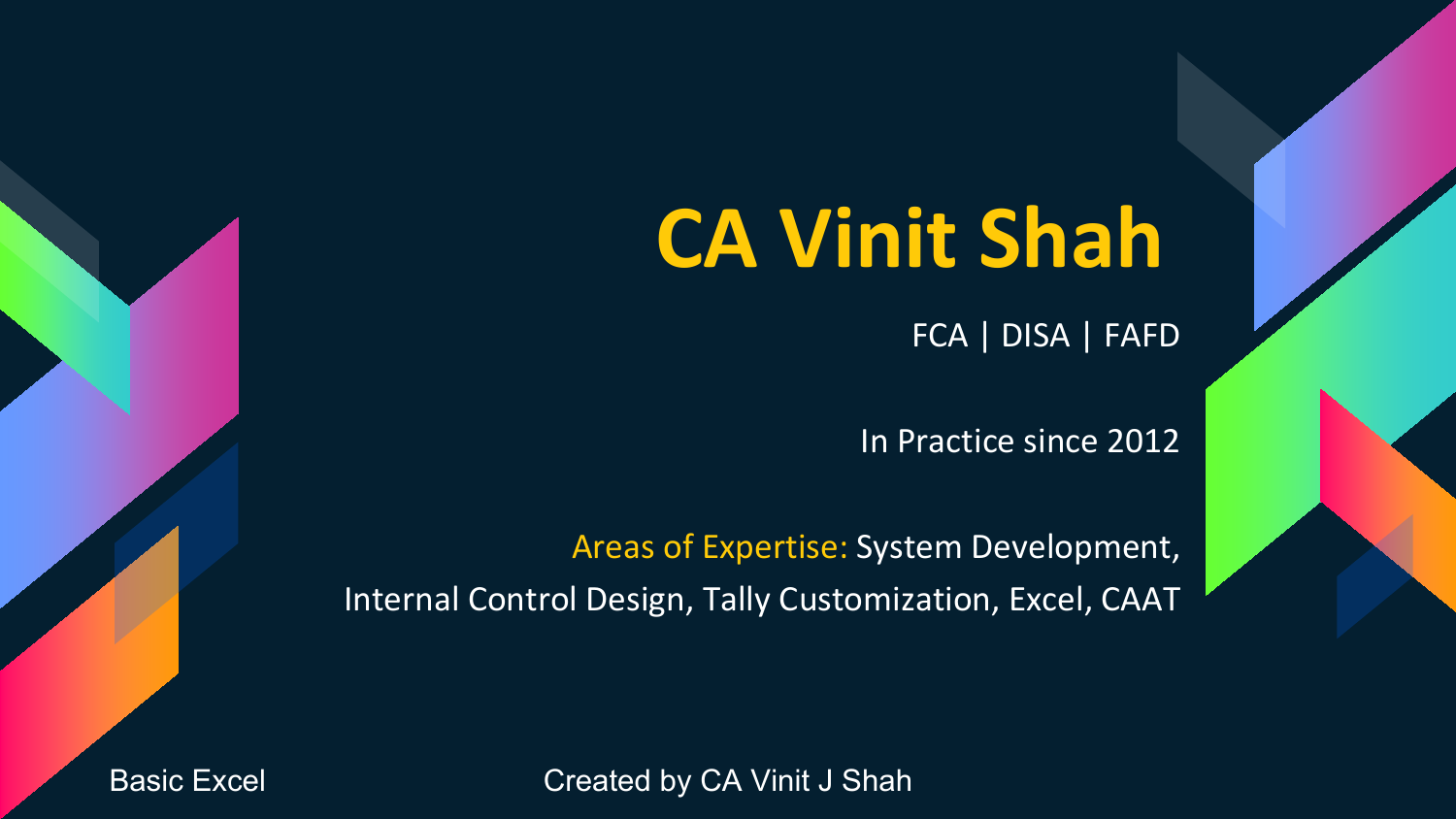### **Session Timing – 60 Minutes Approx**

### Self Study + Tutorials

We will use **Raw Data** to work and understand Basic Excel Shortcuts, Formulas & Commands.

\*Few Commands can not be included in this WORKFLOW, Hence We will try to cover it separately if time permits.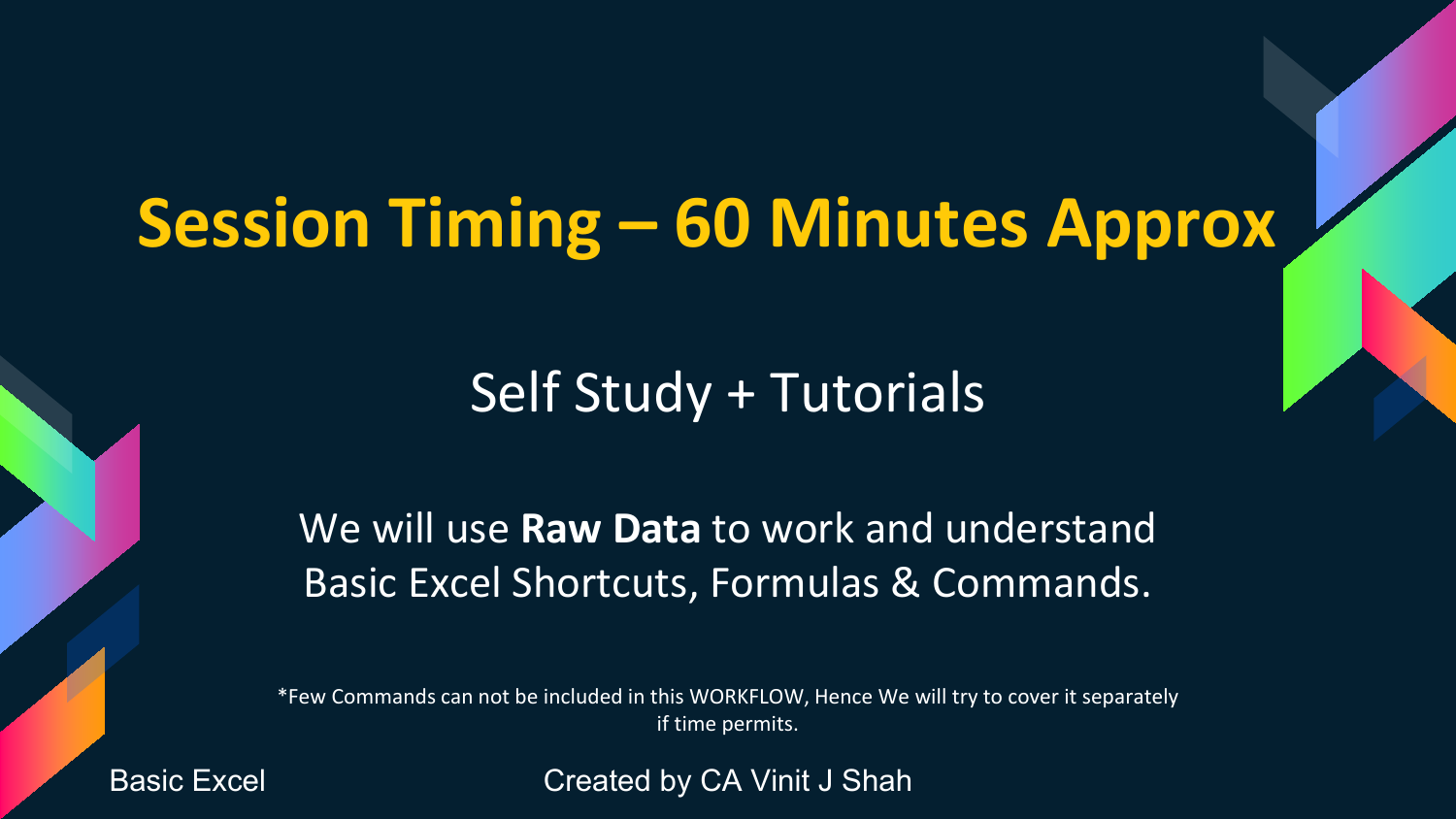## **Key Learning Objectives**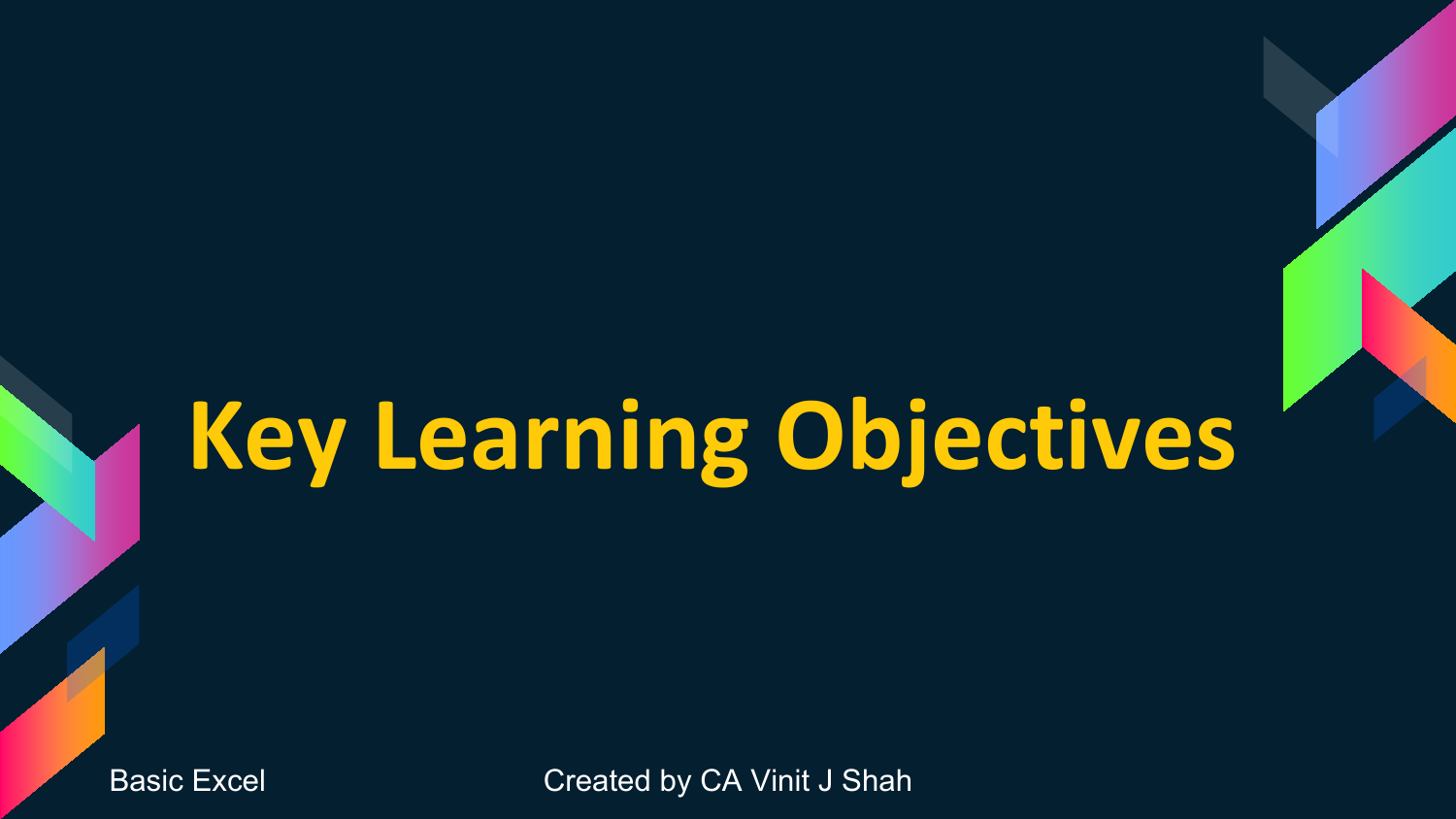### **Clean Formatting**

### Easy to Understand

Dynamic

Accurate

Less time to change

### Help in Decision Making

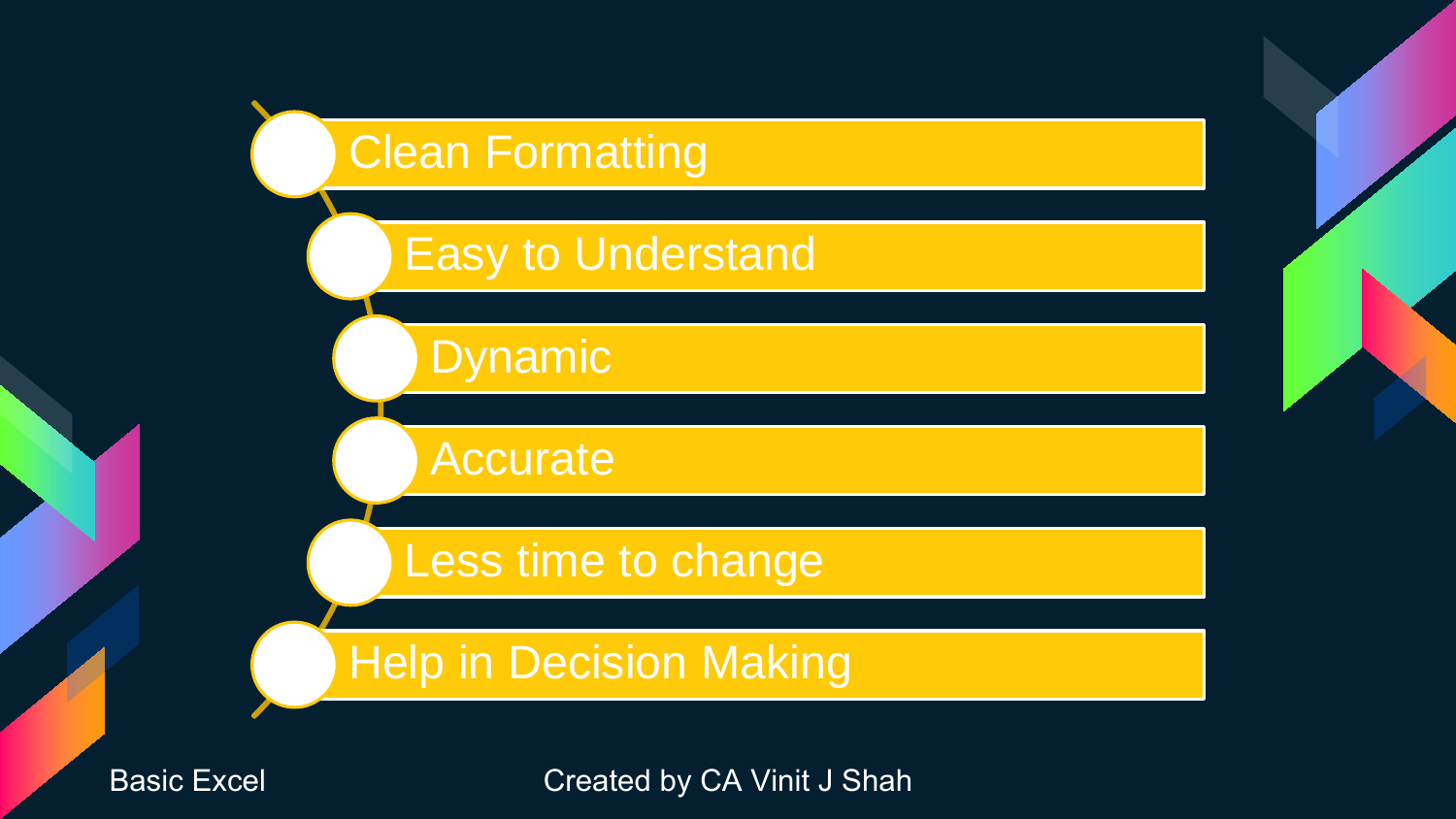# **Information is the Key, Not the Data**

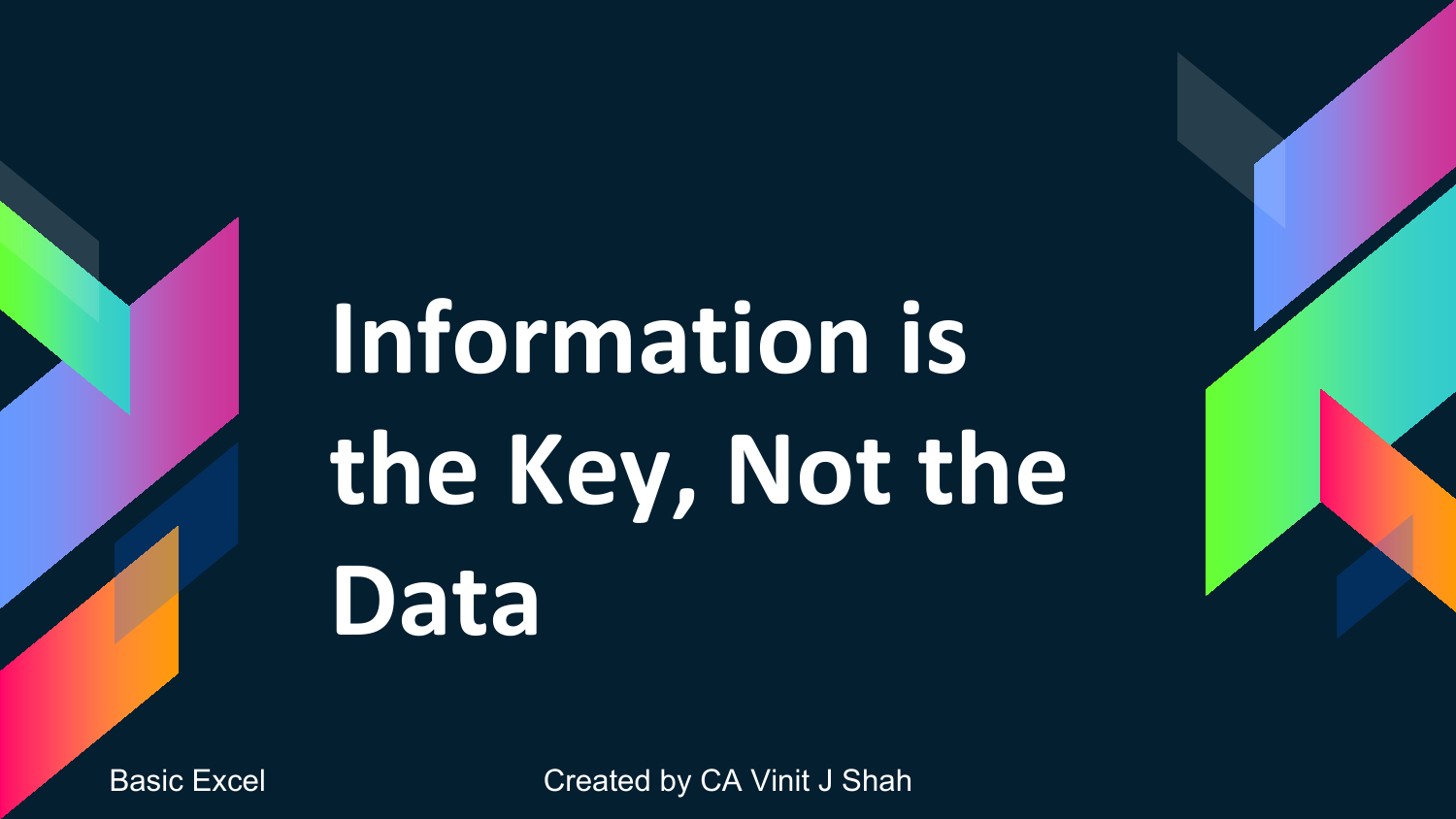### Use the Keyboard over mouse to:

Save Time Move around easily

Remember **Shortcuts** 

Many professional training programs wants to unplug mouse

Slower in short run; much faster in long run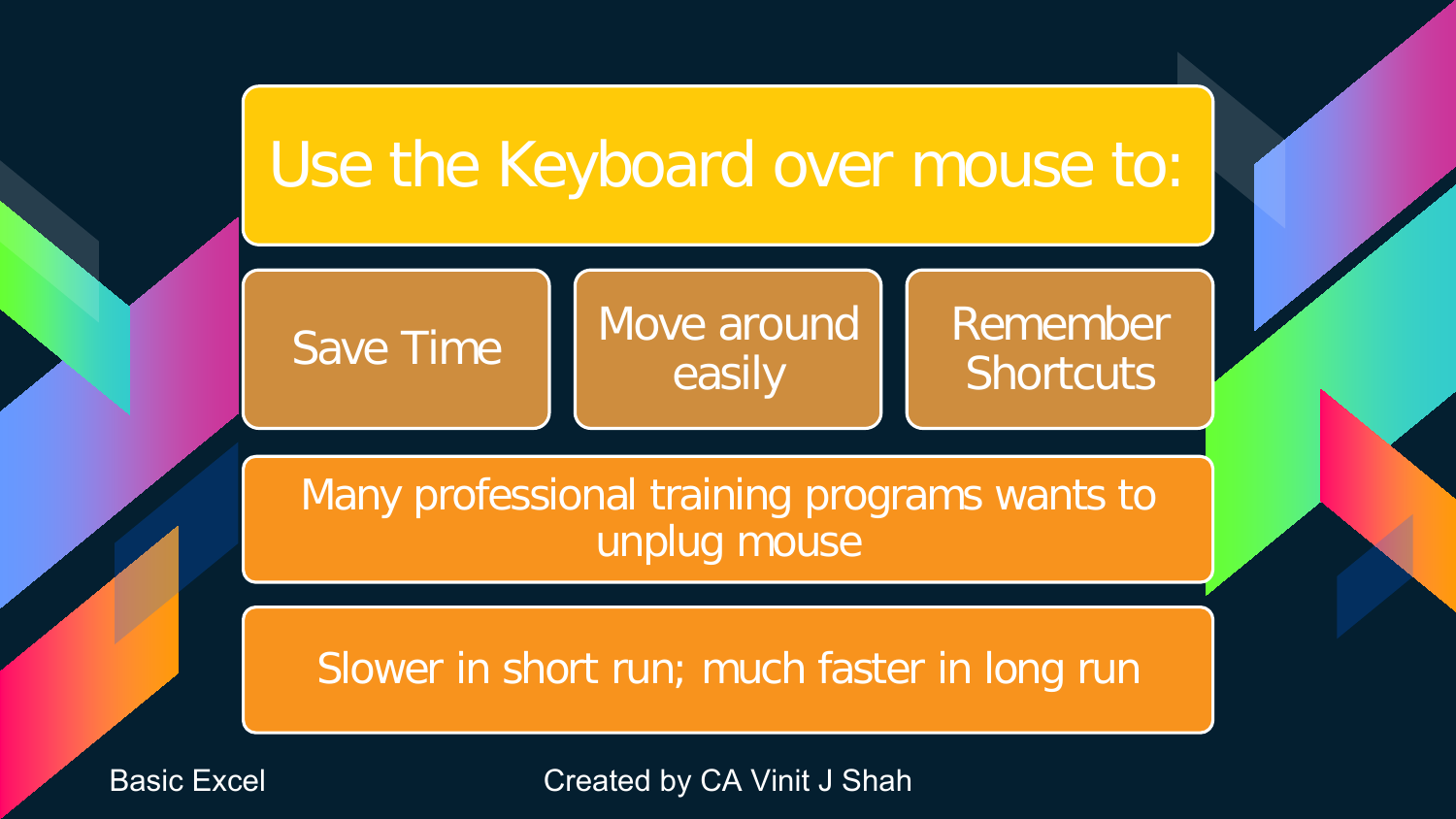### **Let's Start – Excel to Grow**

**Open –> RB\_Blank.xlsx**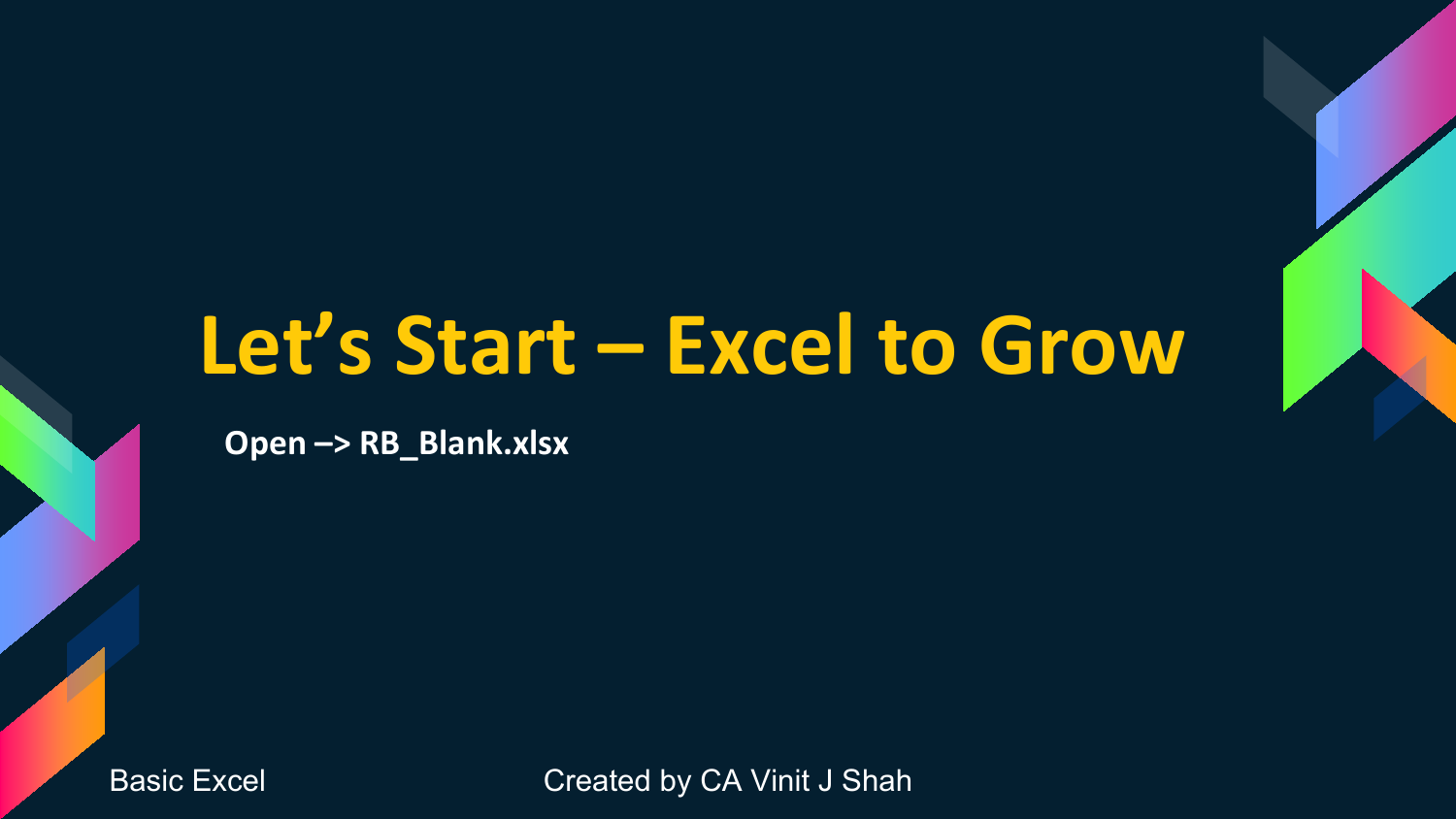# **Excel Settings**

›Go to – File -> Options

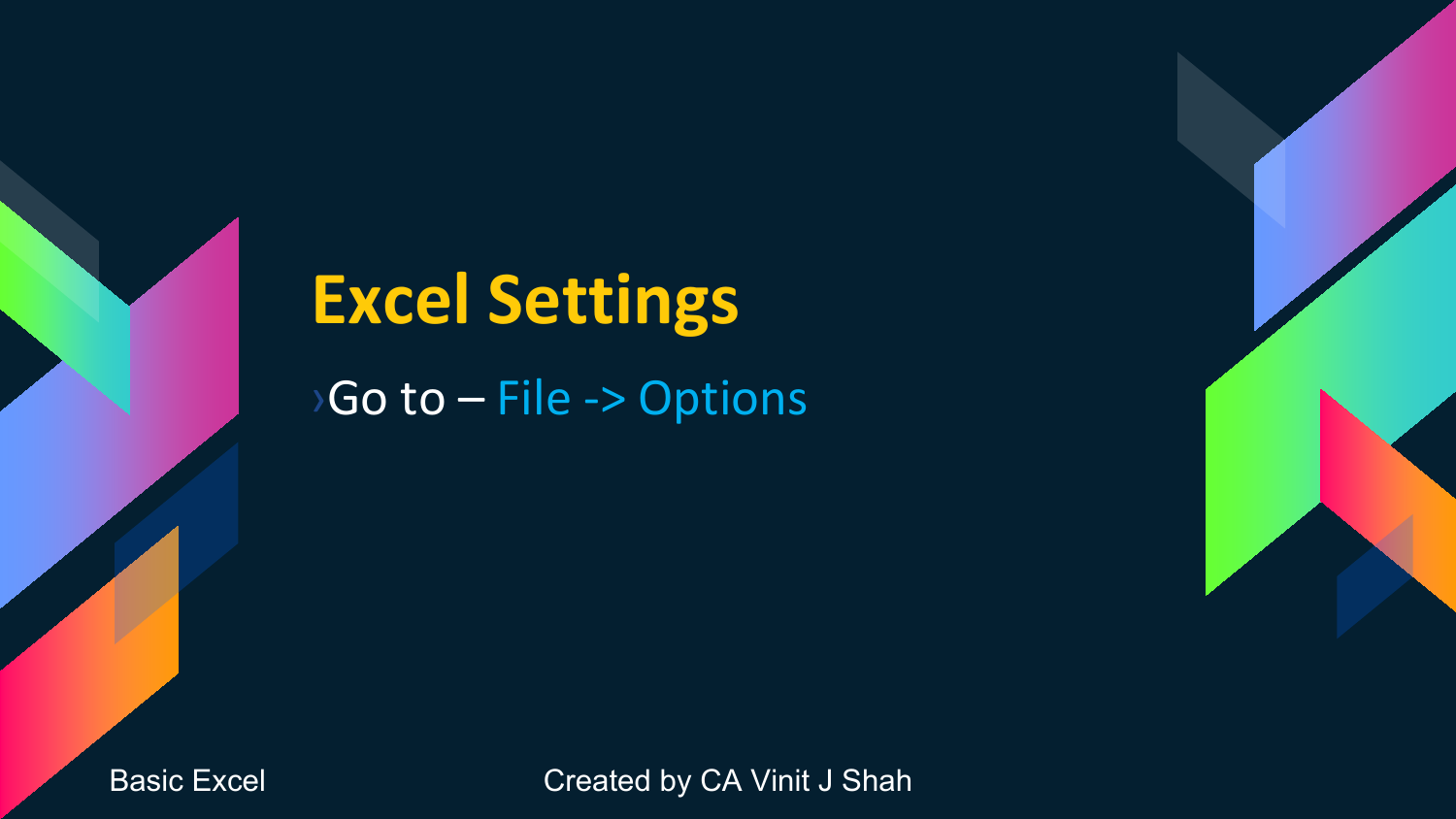#### General Settings

- Default Fonts
- Font Size
- Number of Sheets
- Author Name
- Theme

#### Formula Settings

- Calculation Setting
- Formula Autocomplete
- Error Checking Tick marks

#### Save

• Auto Save – 5 Minute

#### Advance Option

- Fill Handle
- Show / Hide default Comments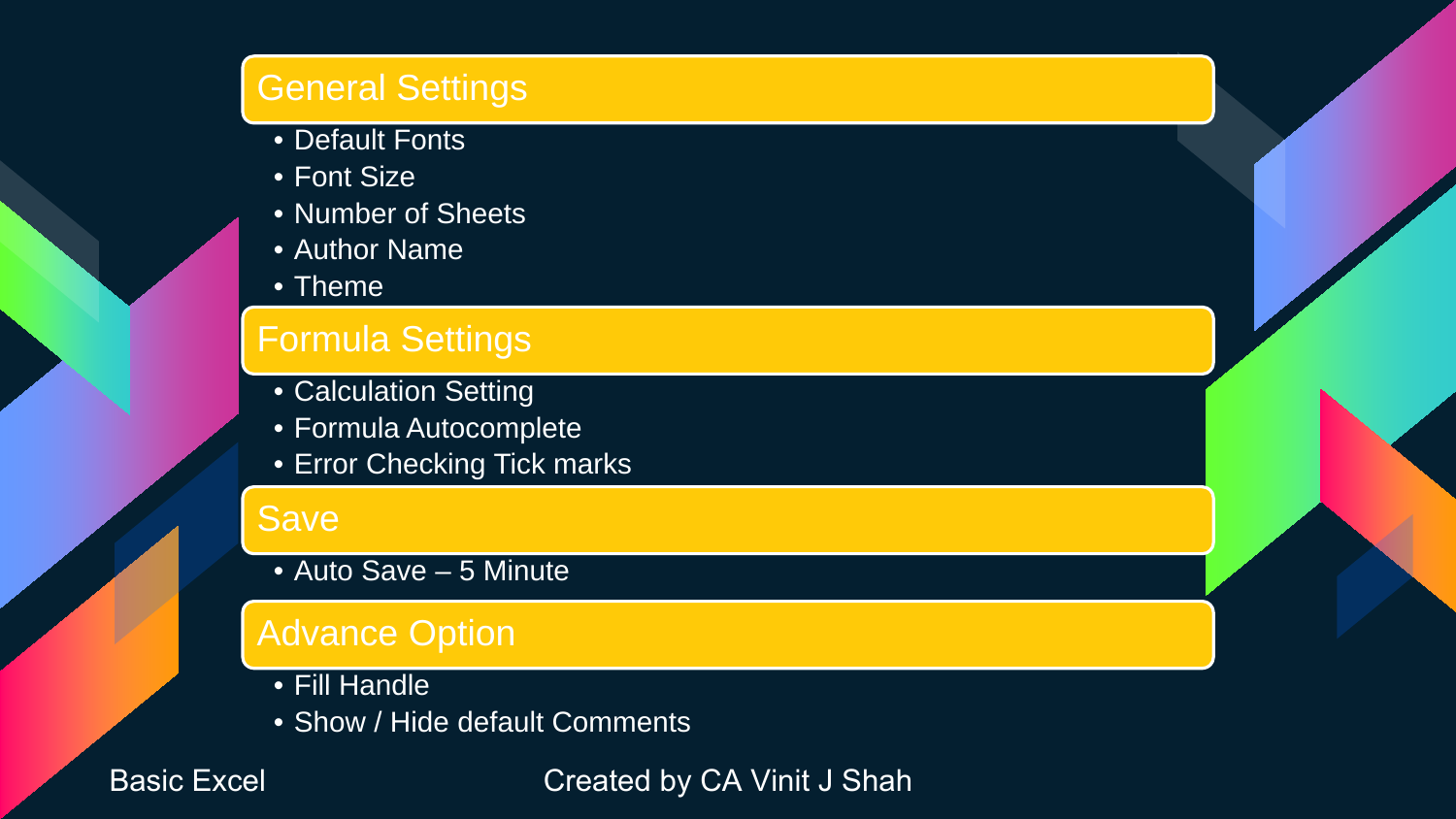## **Text to Column**

›Go to -> Data -> Text to Columns  $\triangleright$ Shortcut - ALT + A + E

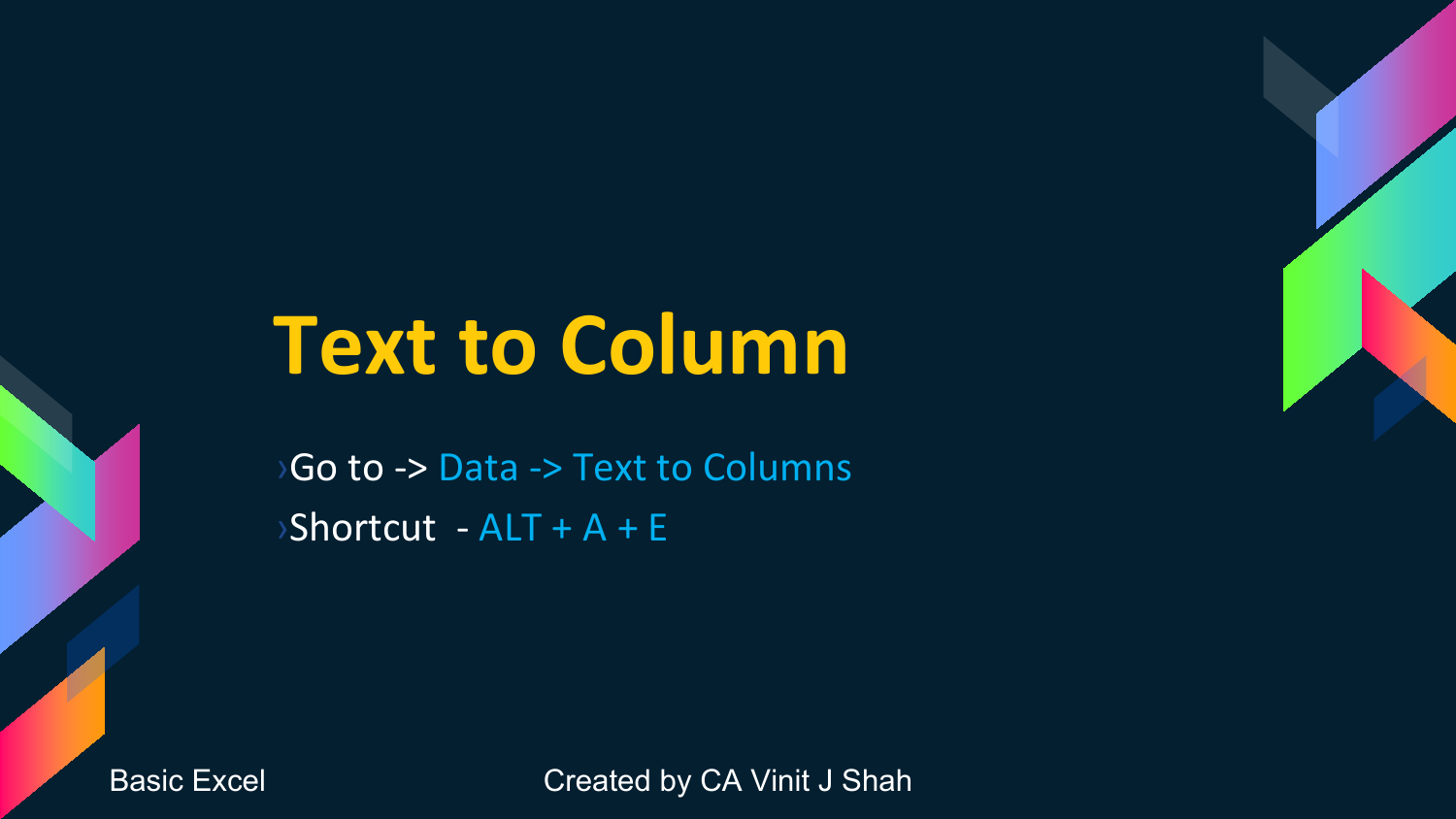#### **Move around in Excel - I**

- Move Right TAB
- Move Left SHIFT + TAB
- Down Enter
- Up SHIFT + Enter
- Another Workbook CTRL + TAB
- Next Worksheet CTRL + PgDn
- Previous Worksheet CTRL + PgUp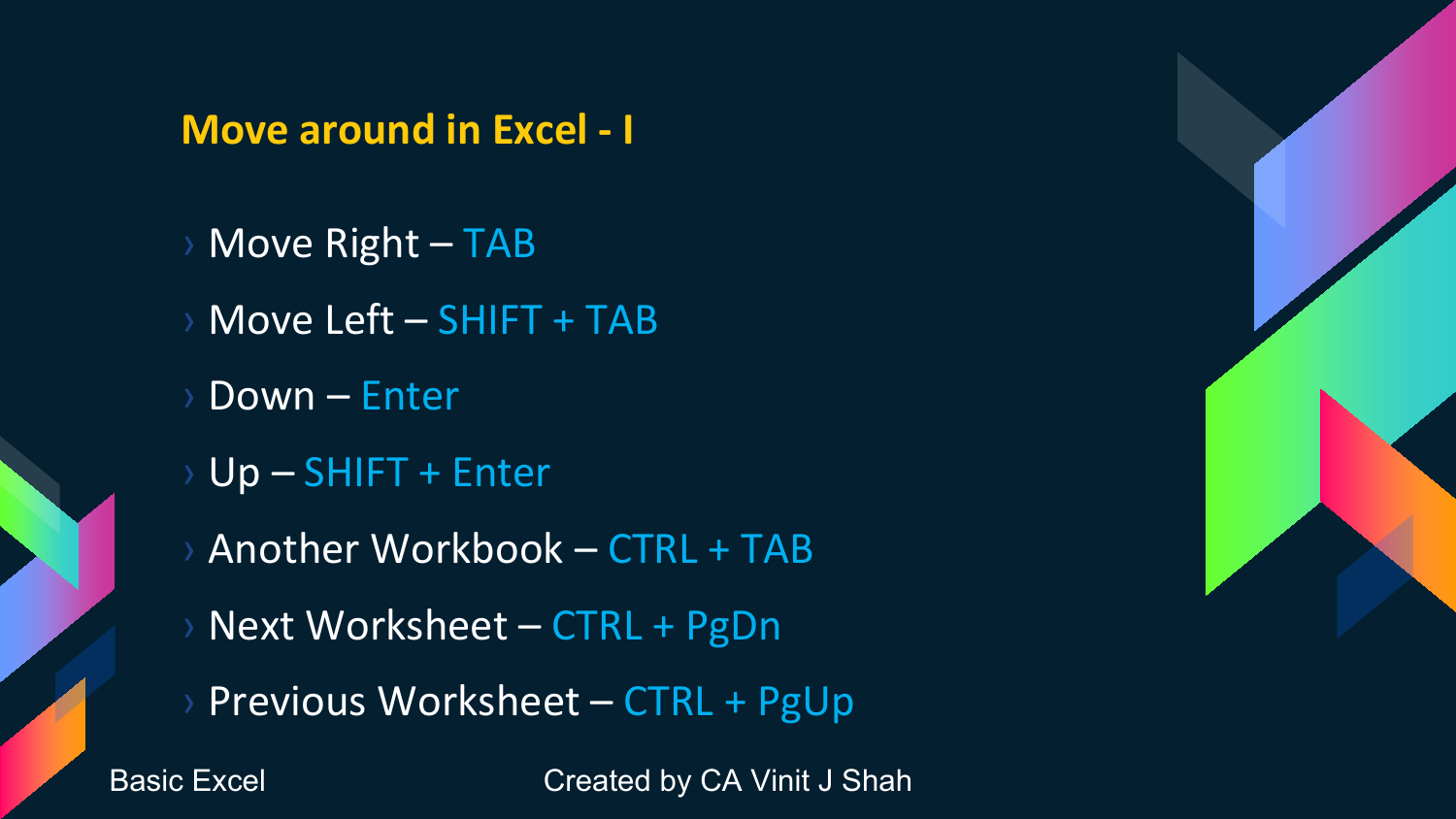### **Move around in Excel - II**

Select Entire Row – SHIFT + Space Select Entire Column – CTRL + Space  $Insert Row/Column/Cell - CTRL + SHIFT + =$ (If Numeric Keypad - CTRL + "+") Delete Row/Column/Cell - CTRL + "-"

Tip : Insert Column / Row in a Click, First Select Entire Column/Row using above Shortcut, then use insert Command. Basic Excel **Created by CA Vinit J Shah**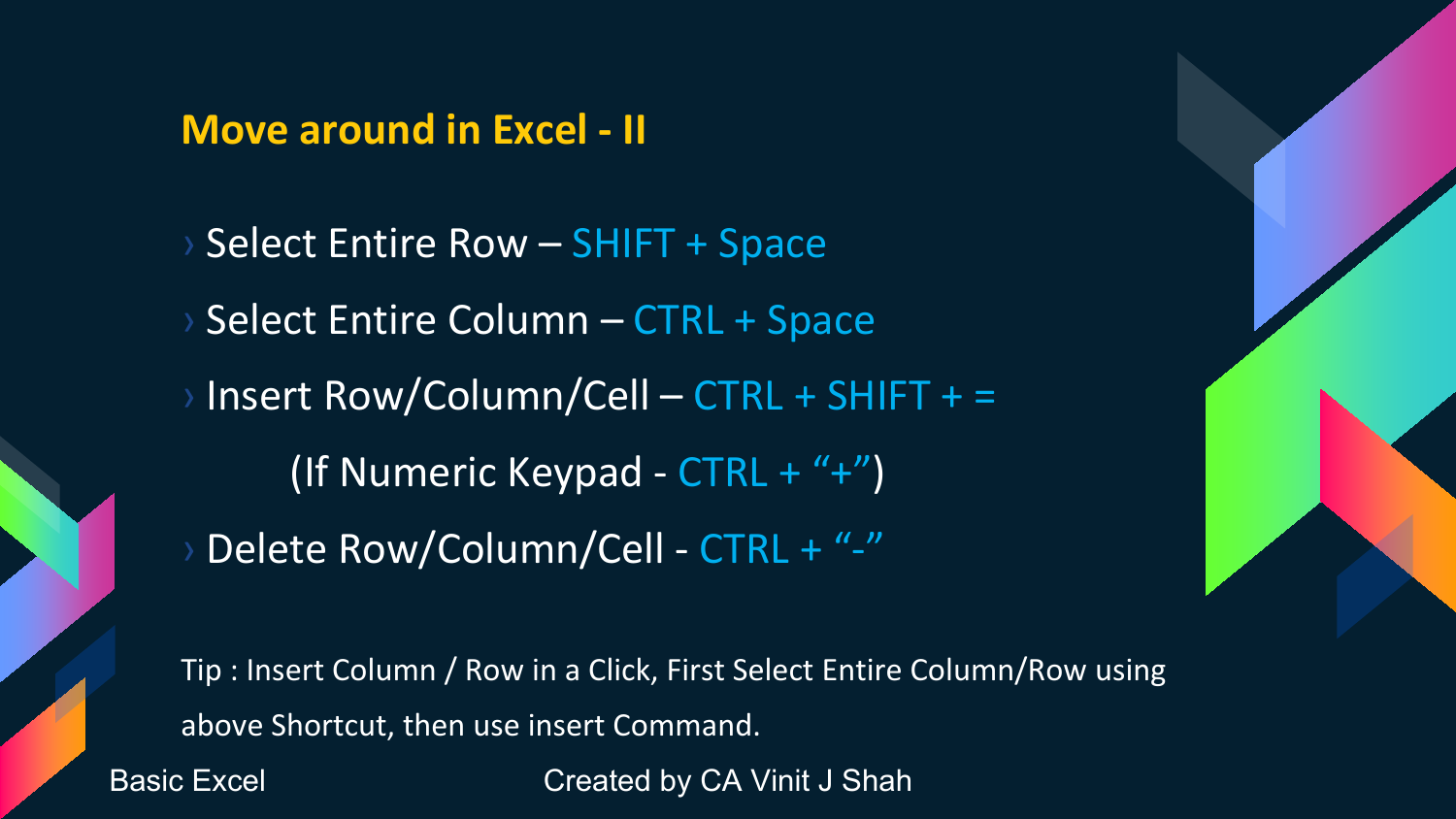## **CTRL + ENTER**

## **Fill Blanks & Copy Blanks from above**

›Go to -> Home -> Find & Select -> Go to Special -> Blanks ›Shortcut - CTRL + G -> Click on Special -> Click on Blanks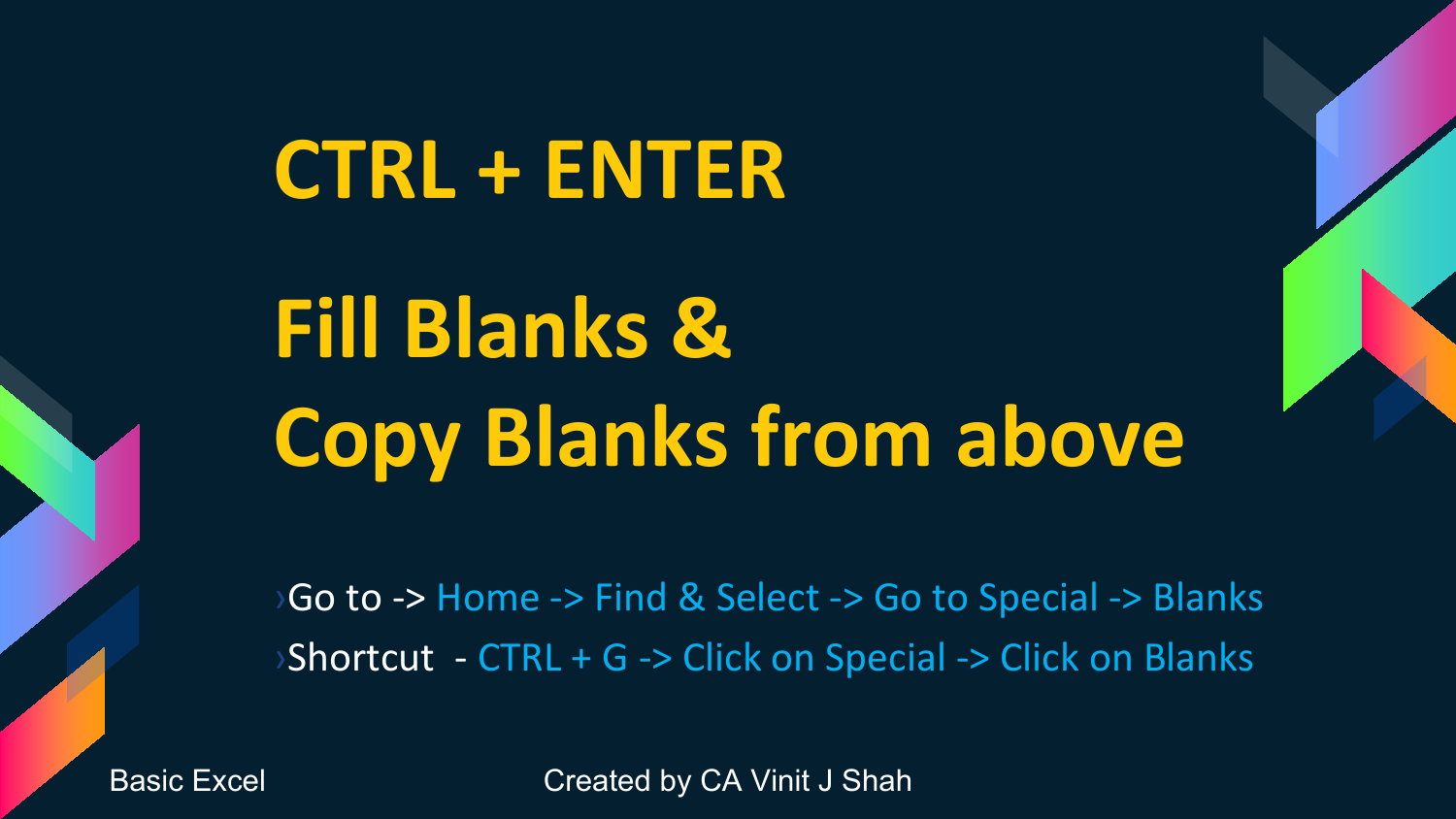#### **How to Extract Data**

**Extract Data from Left – Left** Extract Data from Right – Right **Extract Data from Middle - Mid** Count Characters in Cell - Len Tip : To use this shortcuts, data format should be same across all the

required columns.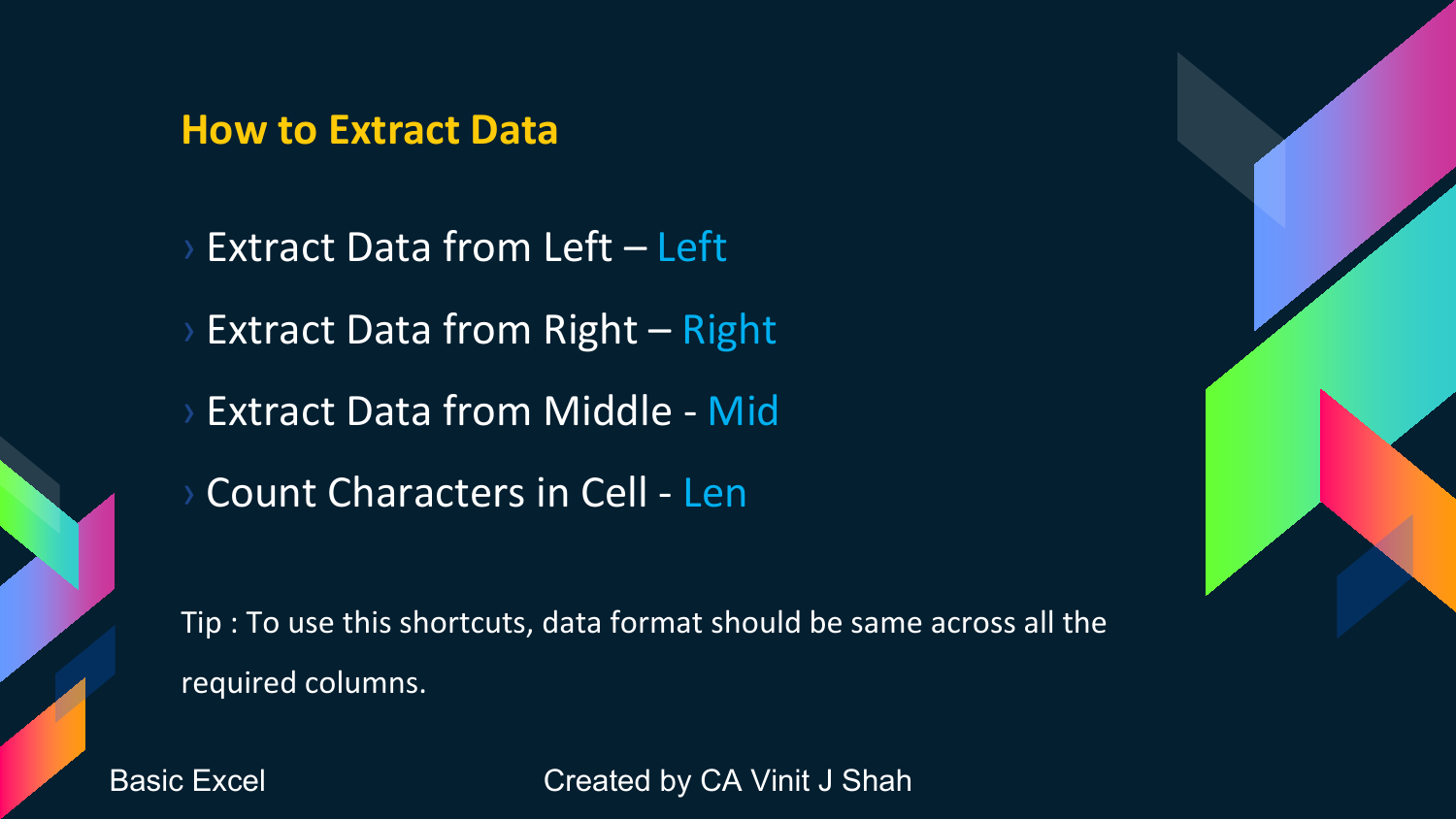## **Flash Fill**

›Go to -> Data -> Flash Fill ›Shortcut - CTRL + E

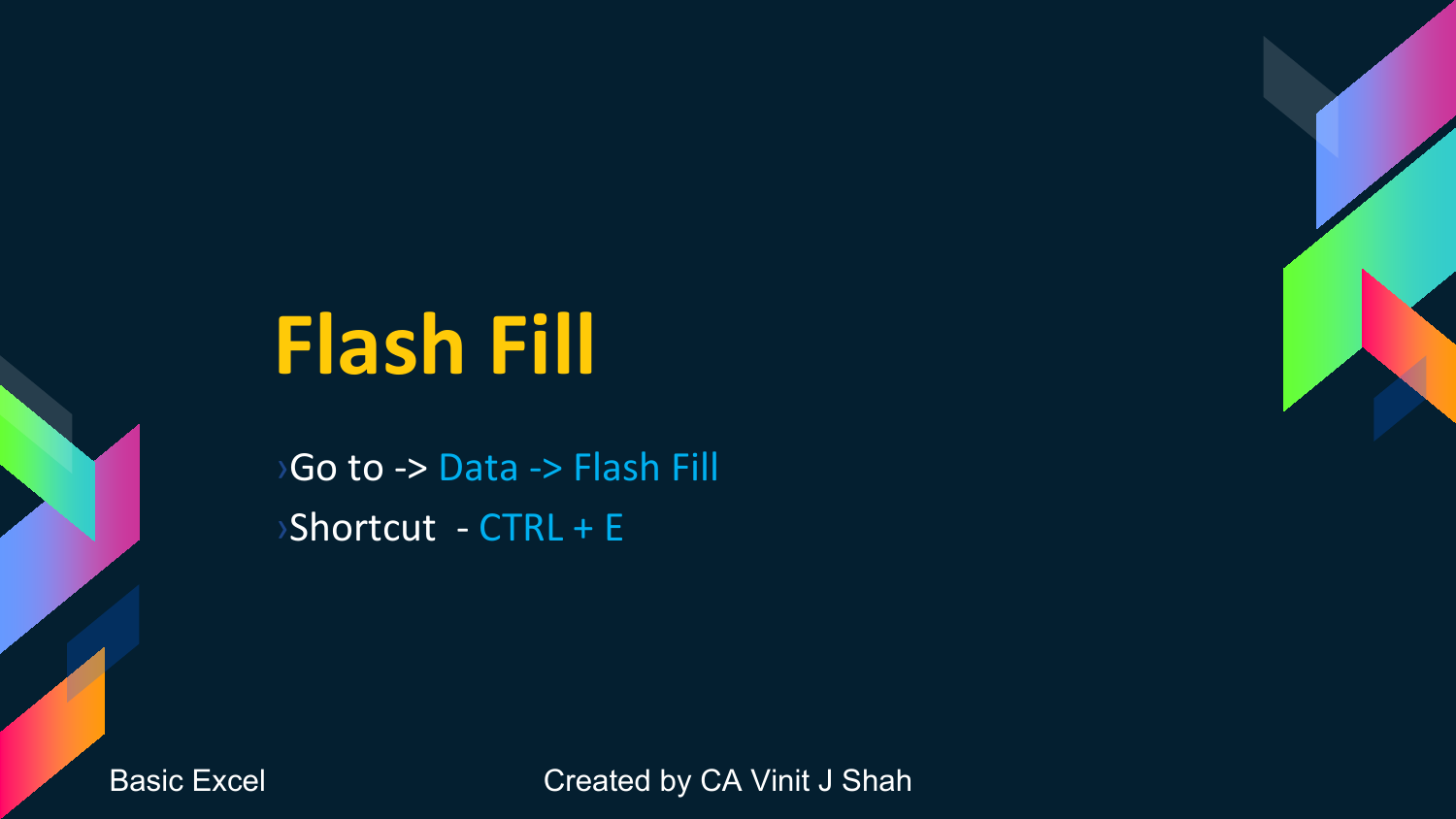## **Data Validation**

›Go to -> Data -> Data Validation

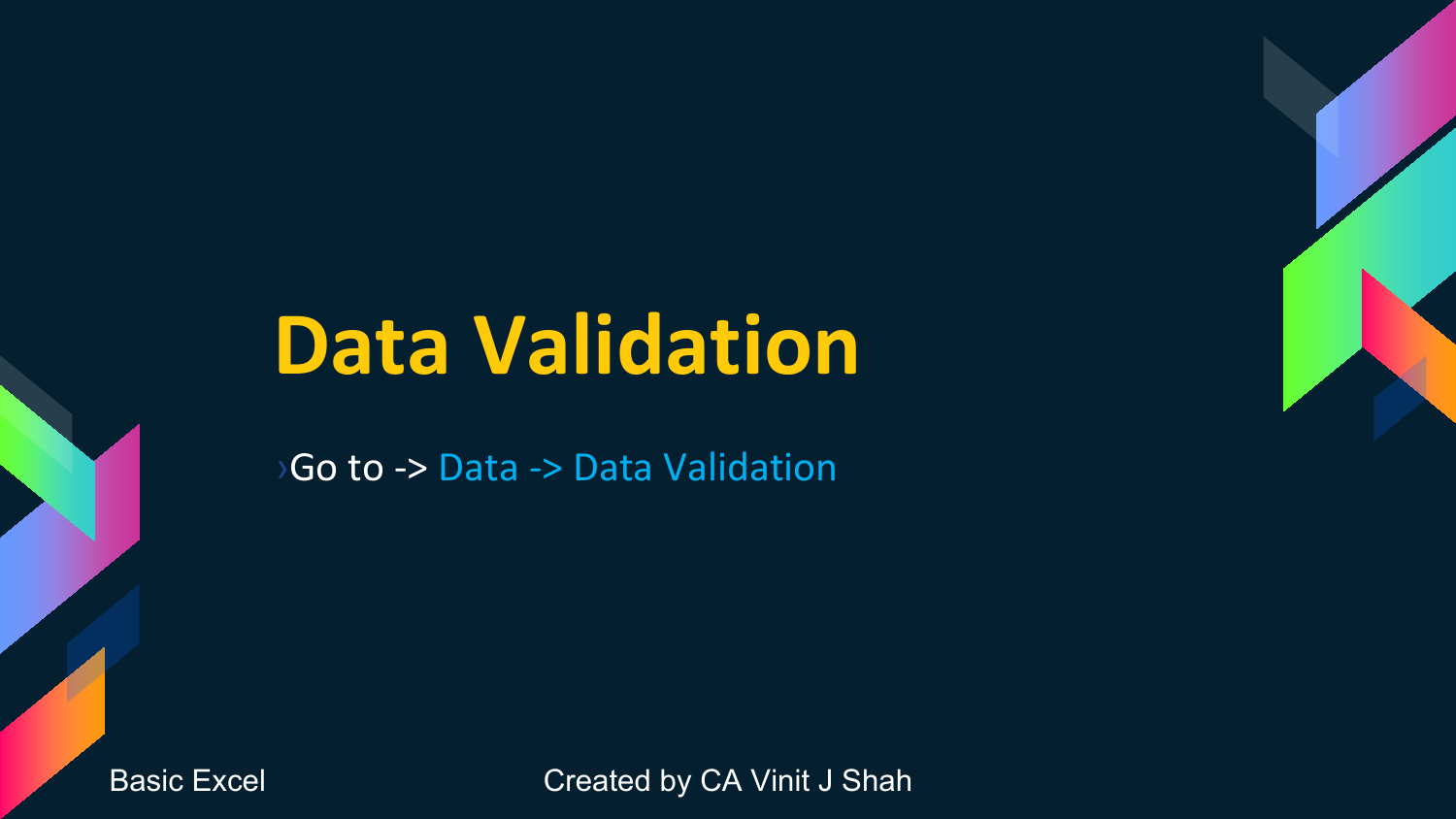## **Table**

›Go to -> Home/Insert -> Table ›Shortcut - CTRL + T

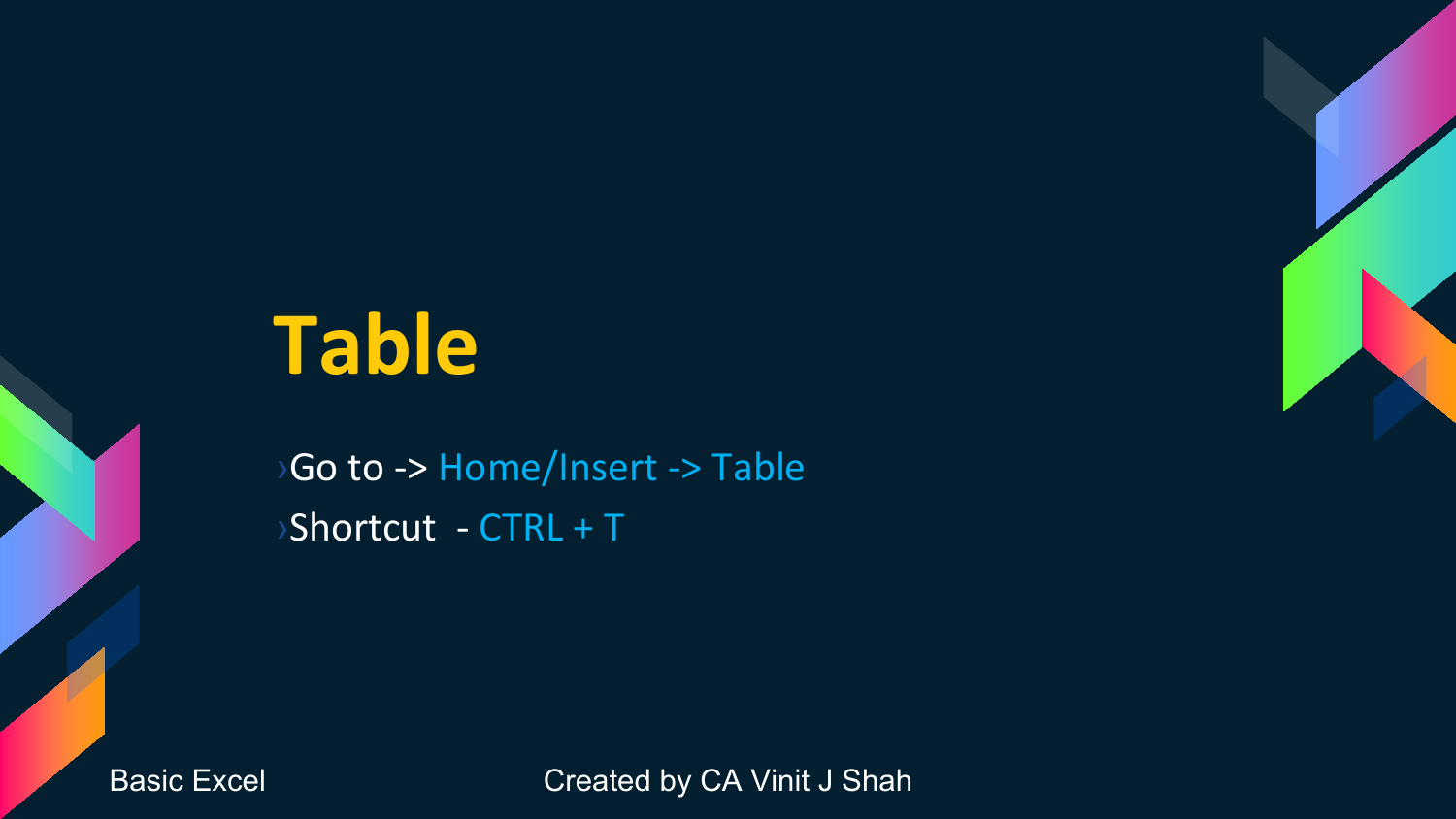### **Auto Sum**

Go to -> Home -> Auto Sum Shortcut -  $ALT + =$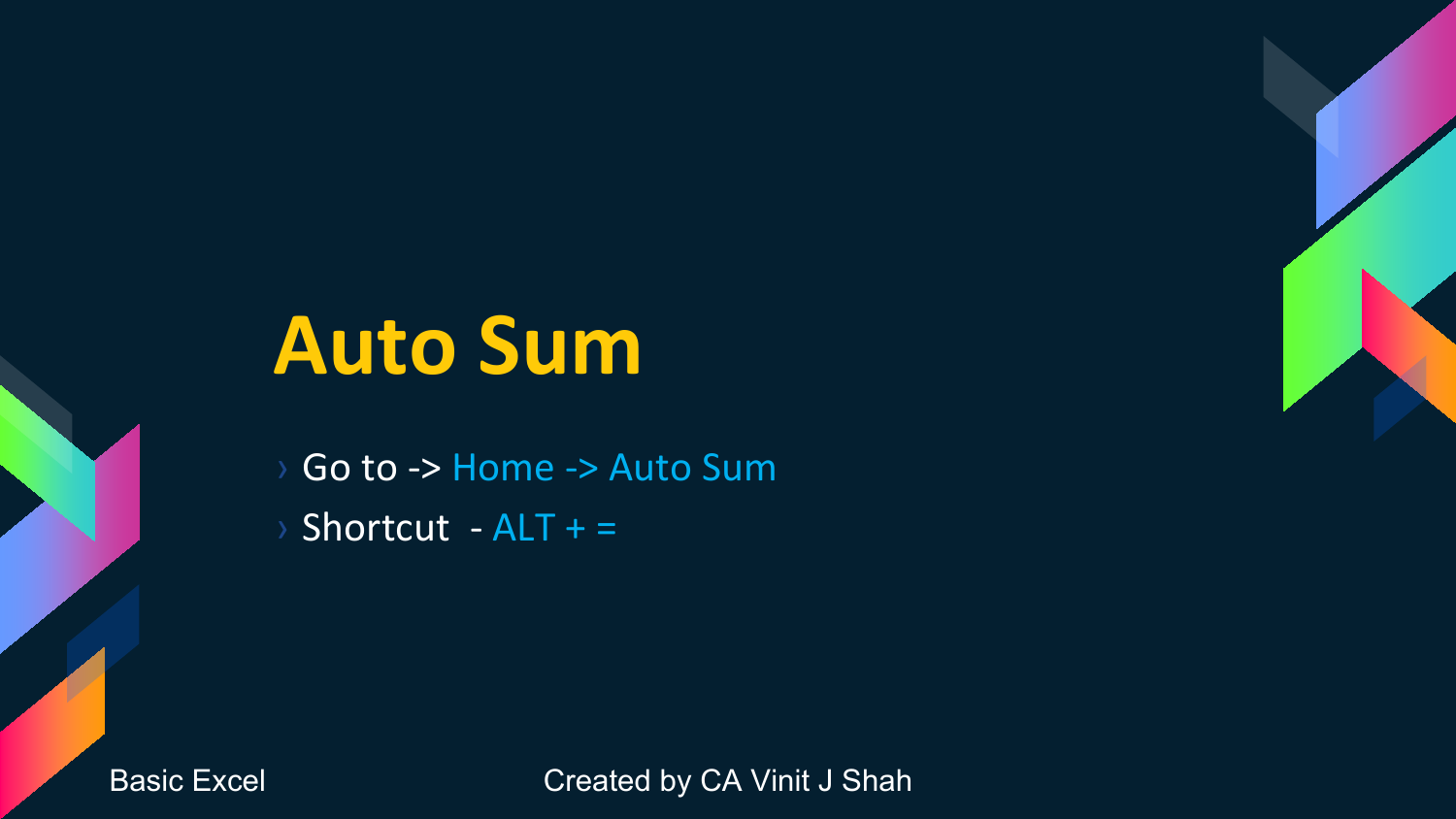## **VLookup**

Most important formula

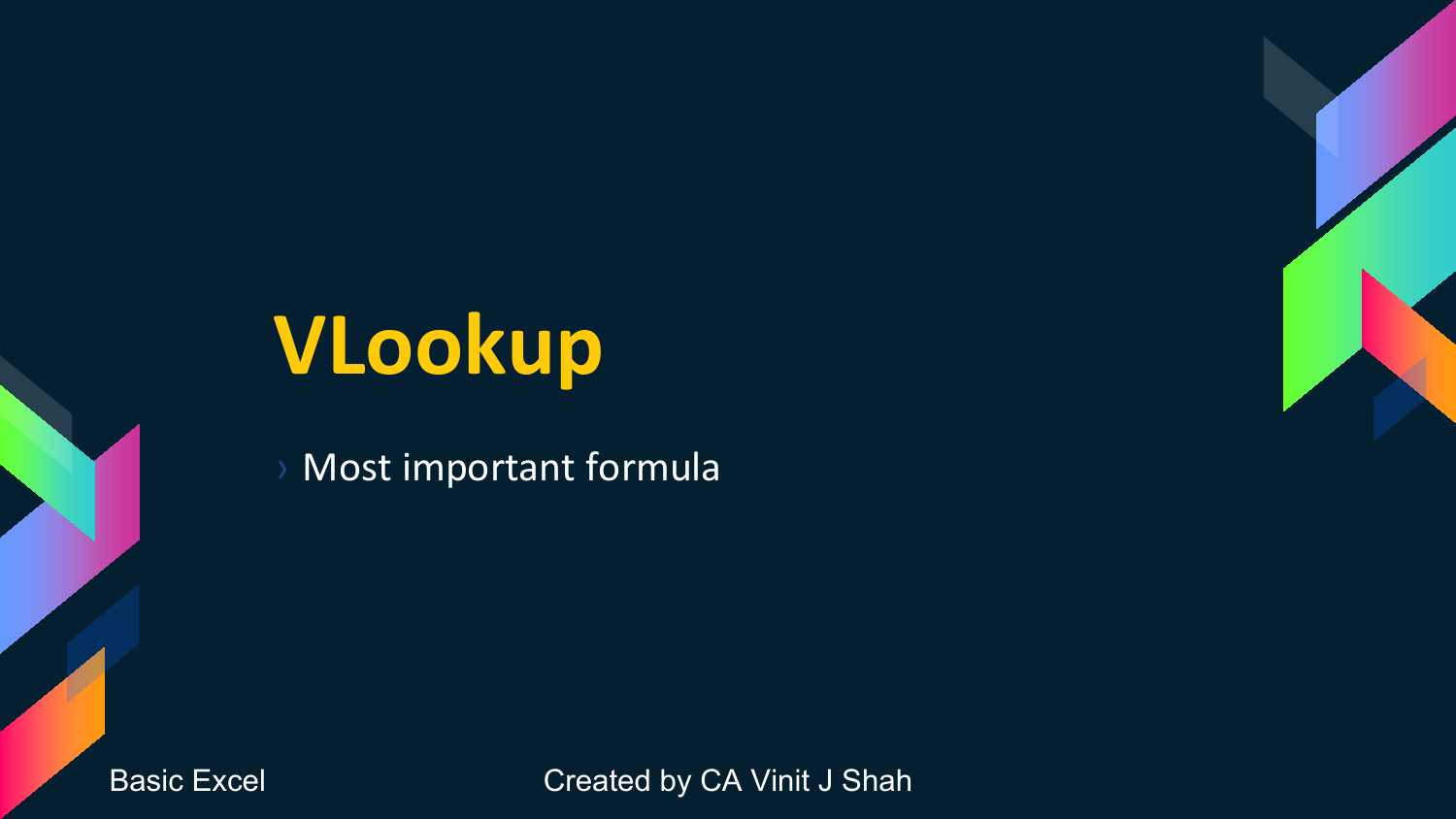## **Advance Filter**

Go to -> Data -> Advance Filter

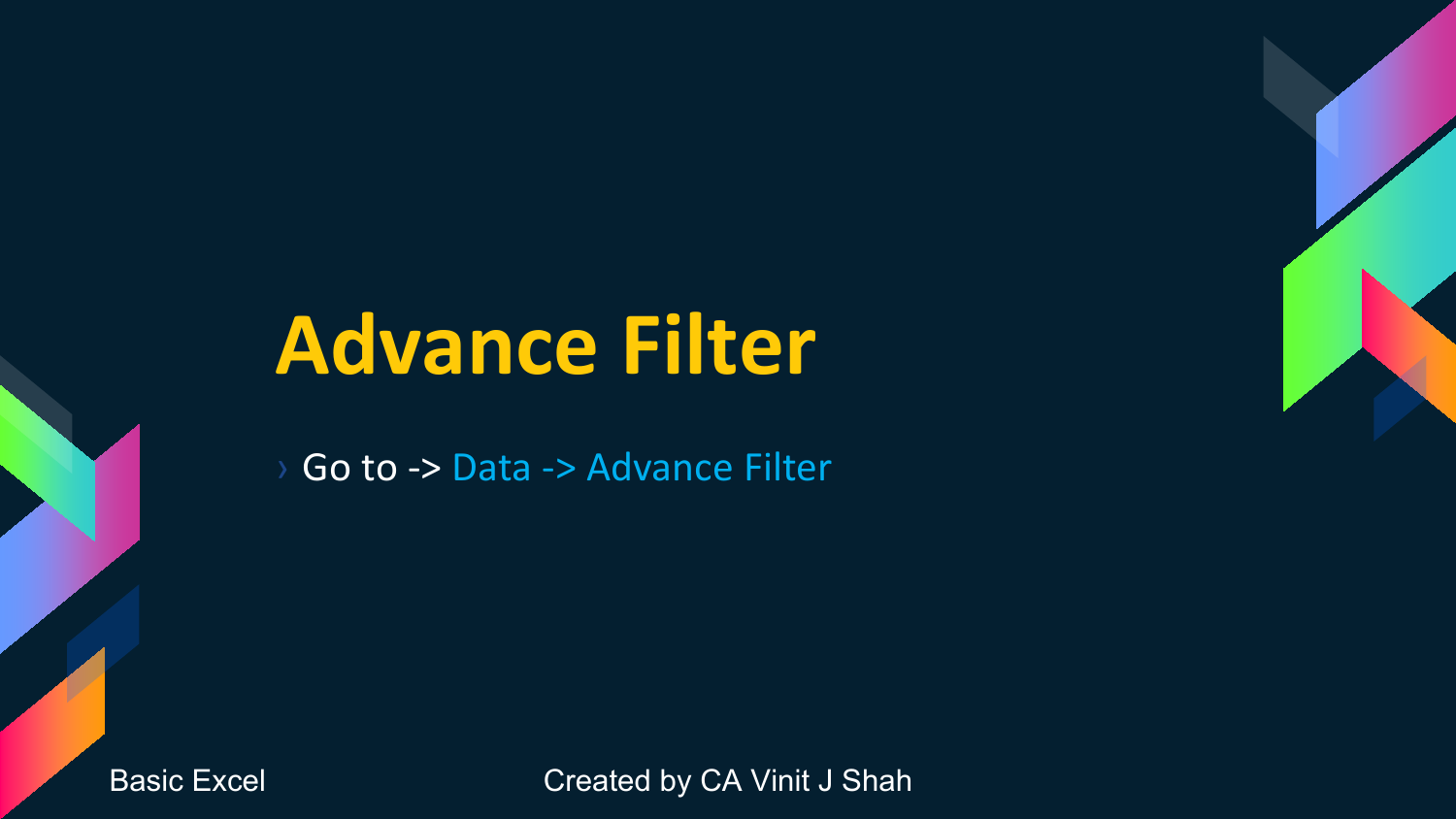### **Benefits of using Table**

- 1. Tables automatically expand when you enter data in next row/column
- 2. Add new rows by pressing Tab
- 3. Column headers always visible
- 4. Formulas consistent across all of your data
- 5. Table names Columns & Rows for Formula
- 6. Displaying Total very very easy
- Filters are added when Table created
- 8. Consistent Formatting across all records within table
- 9. Filter with Slicers
- 10. Tables / Charts / Graphs Automatically updated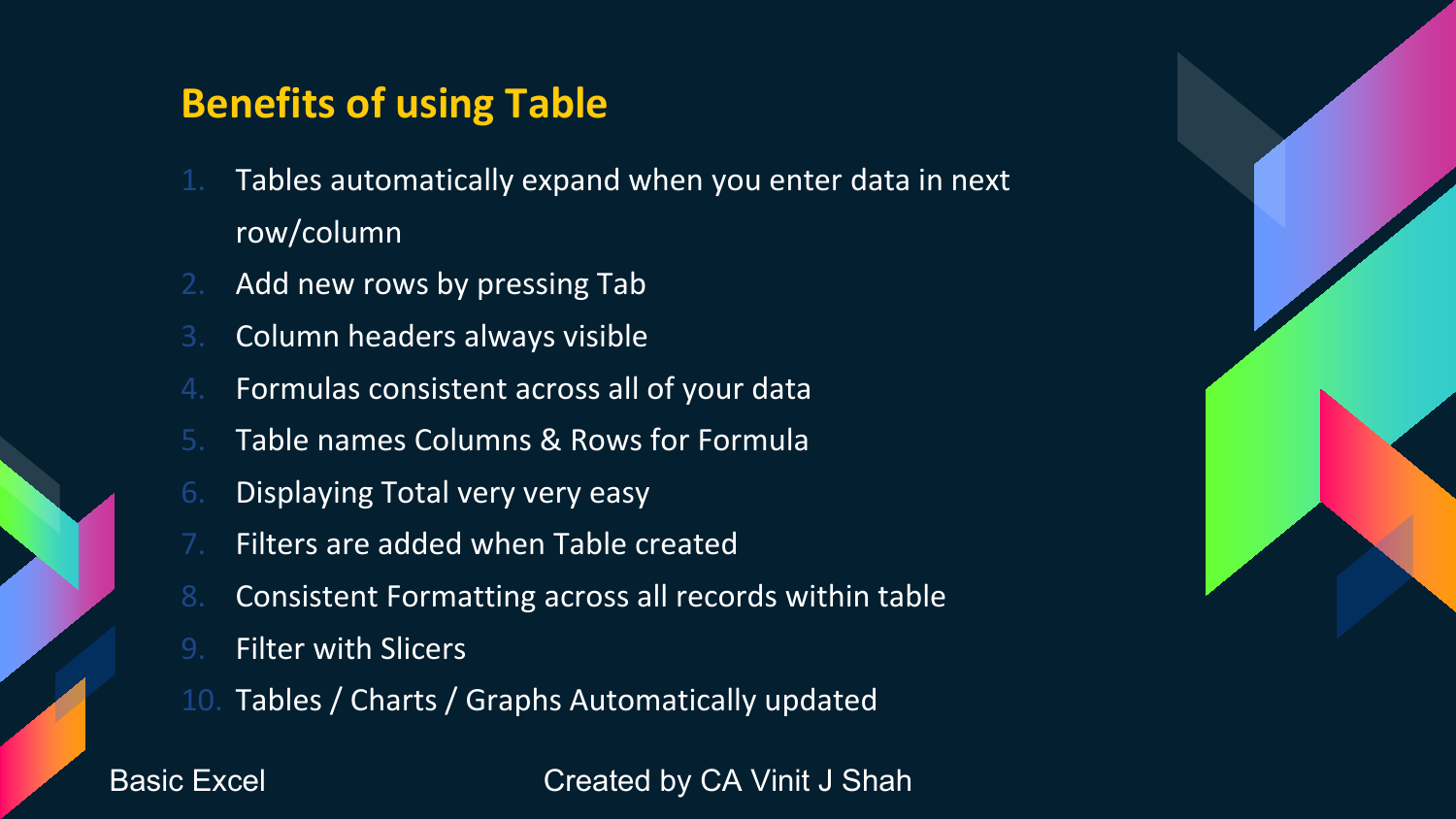### **Pivot Table**

› Best Tool for Auditors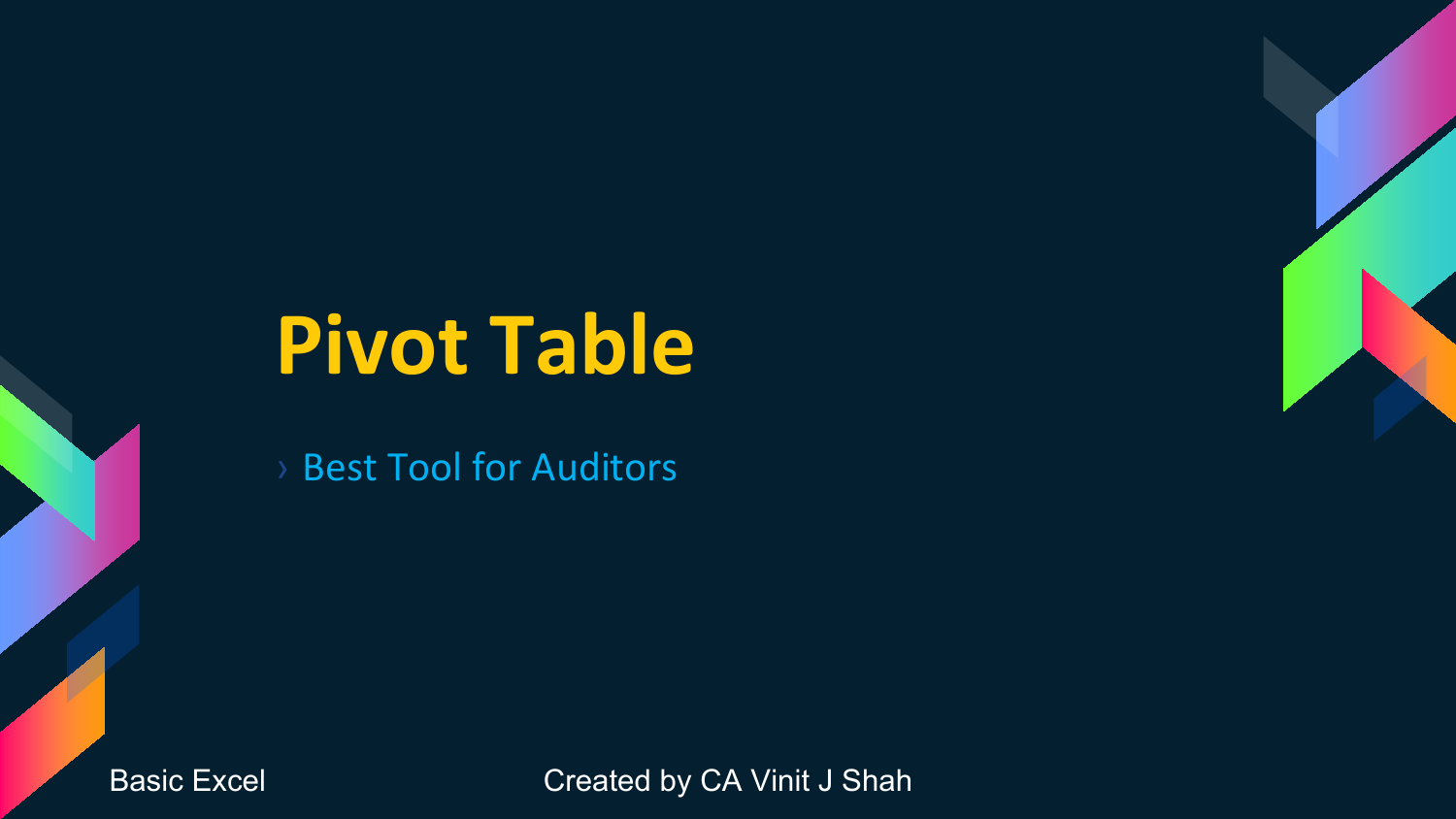**Before preparing Pivot Table:**

- 1. No Blank Row or Column in Raw Data
- 2. No Blank Value in Cells (Value Field)
- 3. Data should be in right Format (Dates, Values, Currency)
- 4. Check for Errors
- 5. Use Table to Create Pivot Table

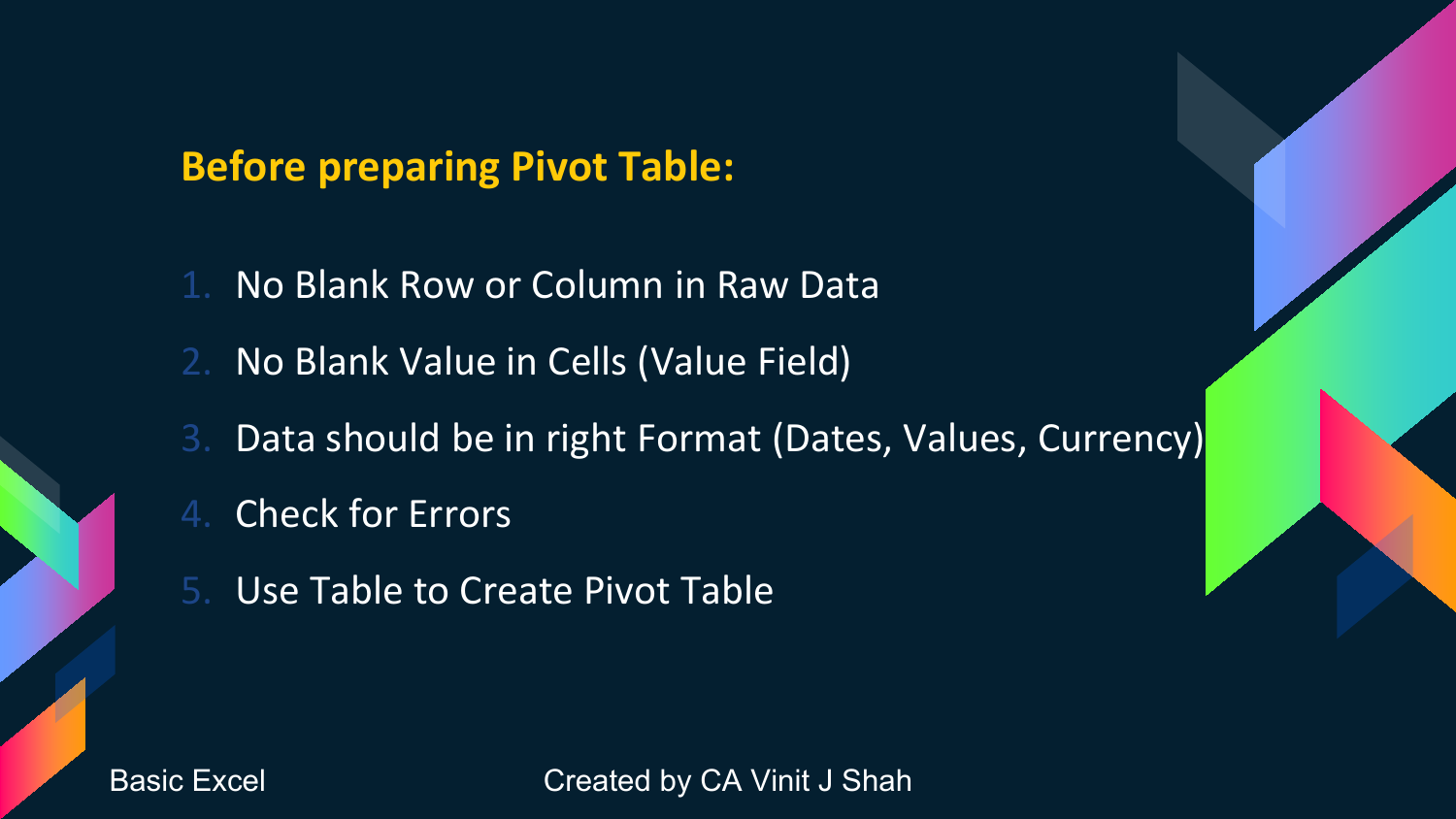### **Basic Validation**

**Compare Data**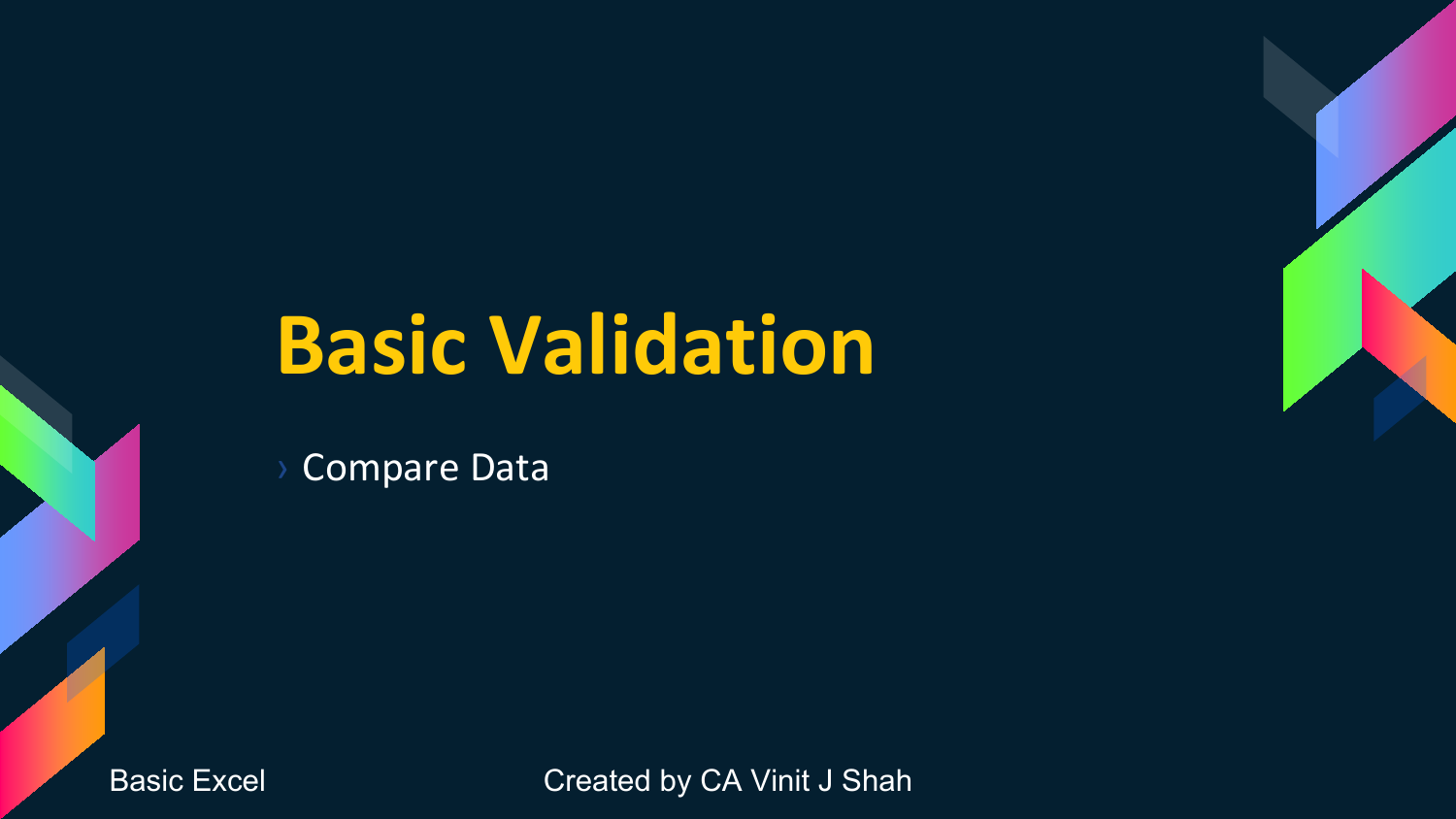### **Things you can do in Pivot Table**

- 1. Display Values for Blanks Cells
- For Errors Show Value
- 3. Old Style Pivot Table
- 4. Show Blank Data in Pivot Table
- 5. Group Data Group Numbers(Numeric) Group Dates
- 6. Separate Sheets for all report filters (Report Filter Pages)
- 7. Multiple Filters
- 8. Multiple Sub-Totals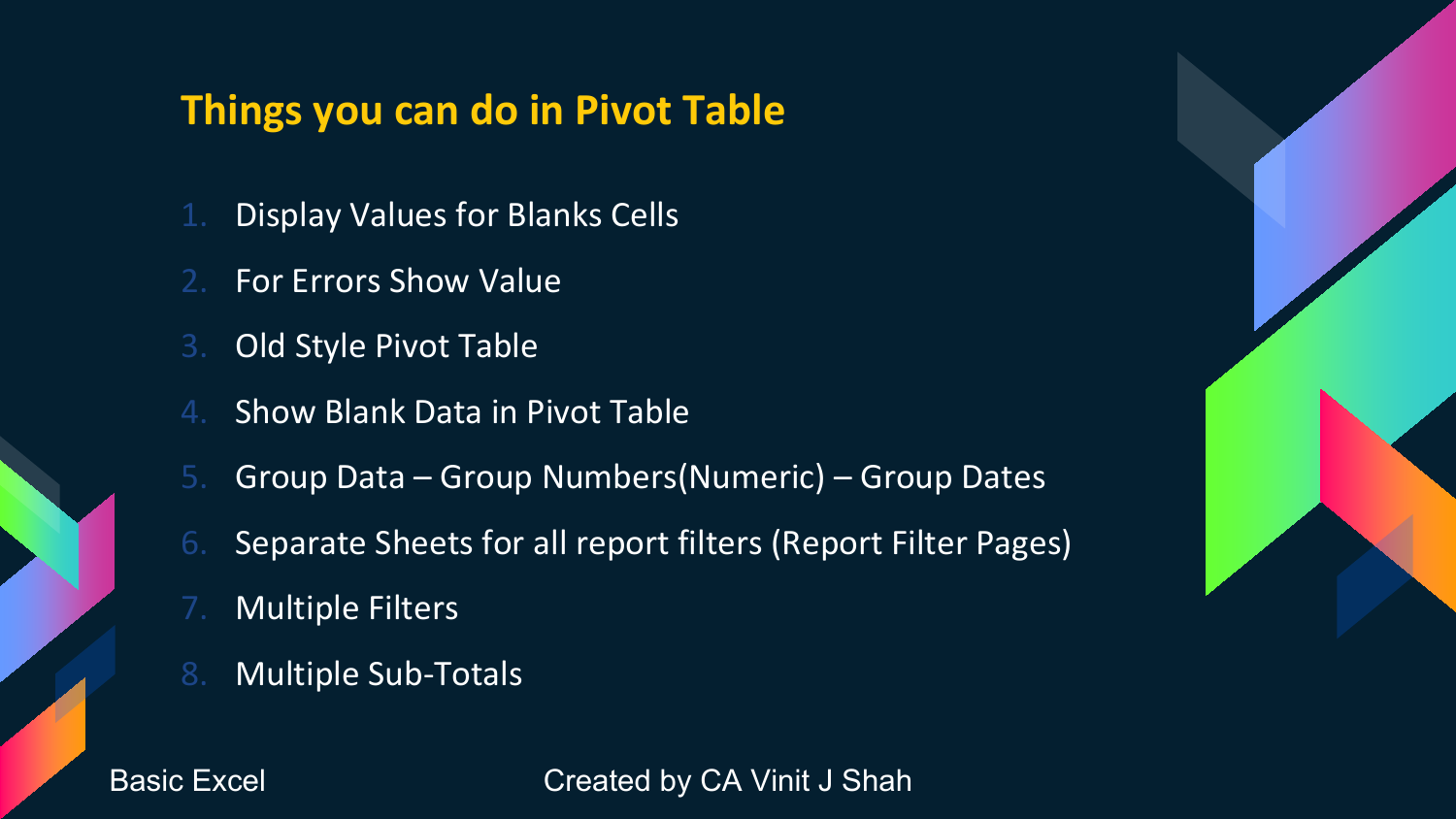### **Things you can do in Pivot Table**

- 9. Turn off GetPivotData
- 10. Use Calculated Field
- 11. Slicers
- 12. Timeline
- 13. Pivot Charts
- 14. Show Values as % & Running Total
- 15. Pivot Table Formats

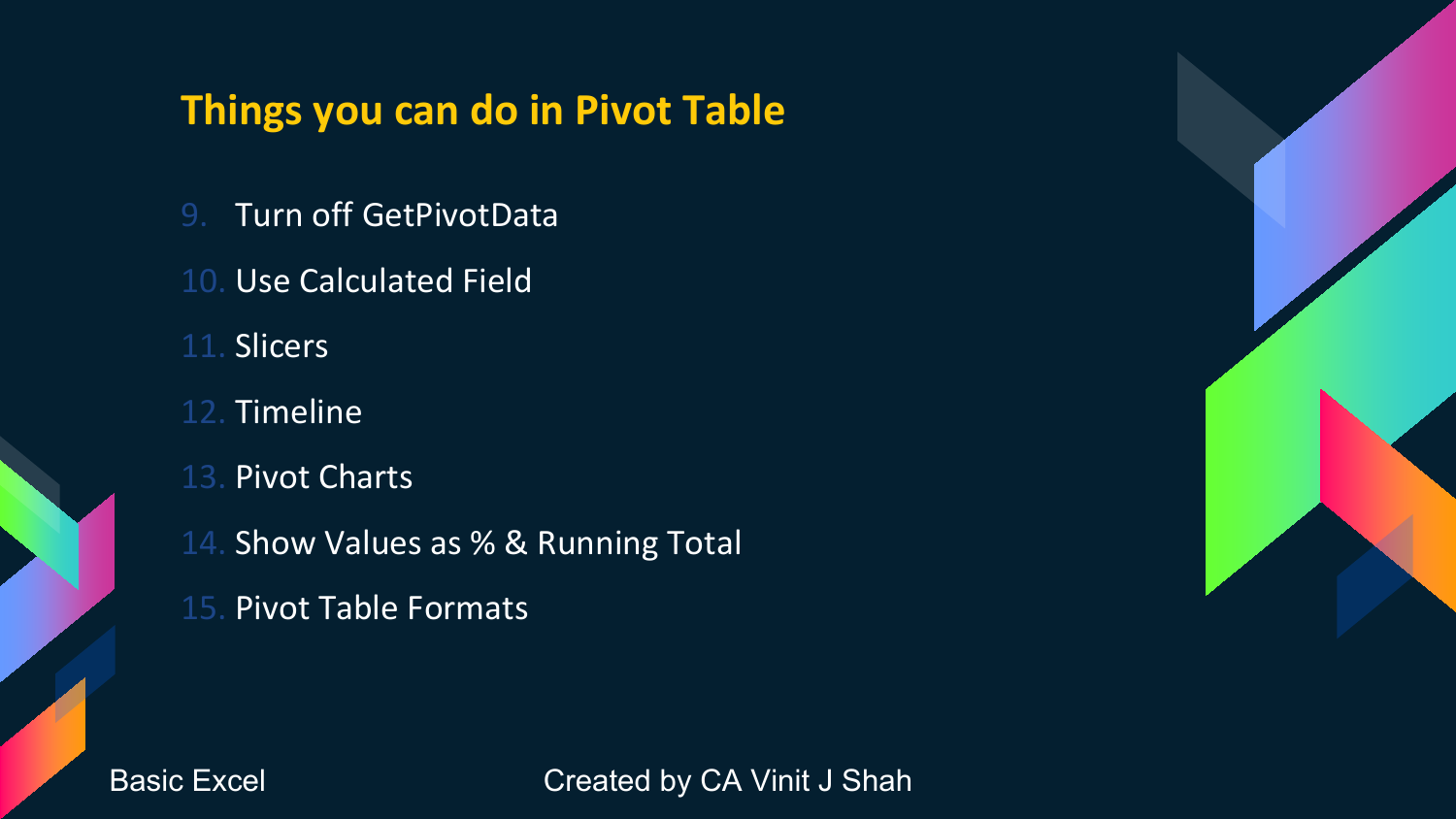## **Any Questions?**

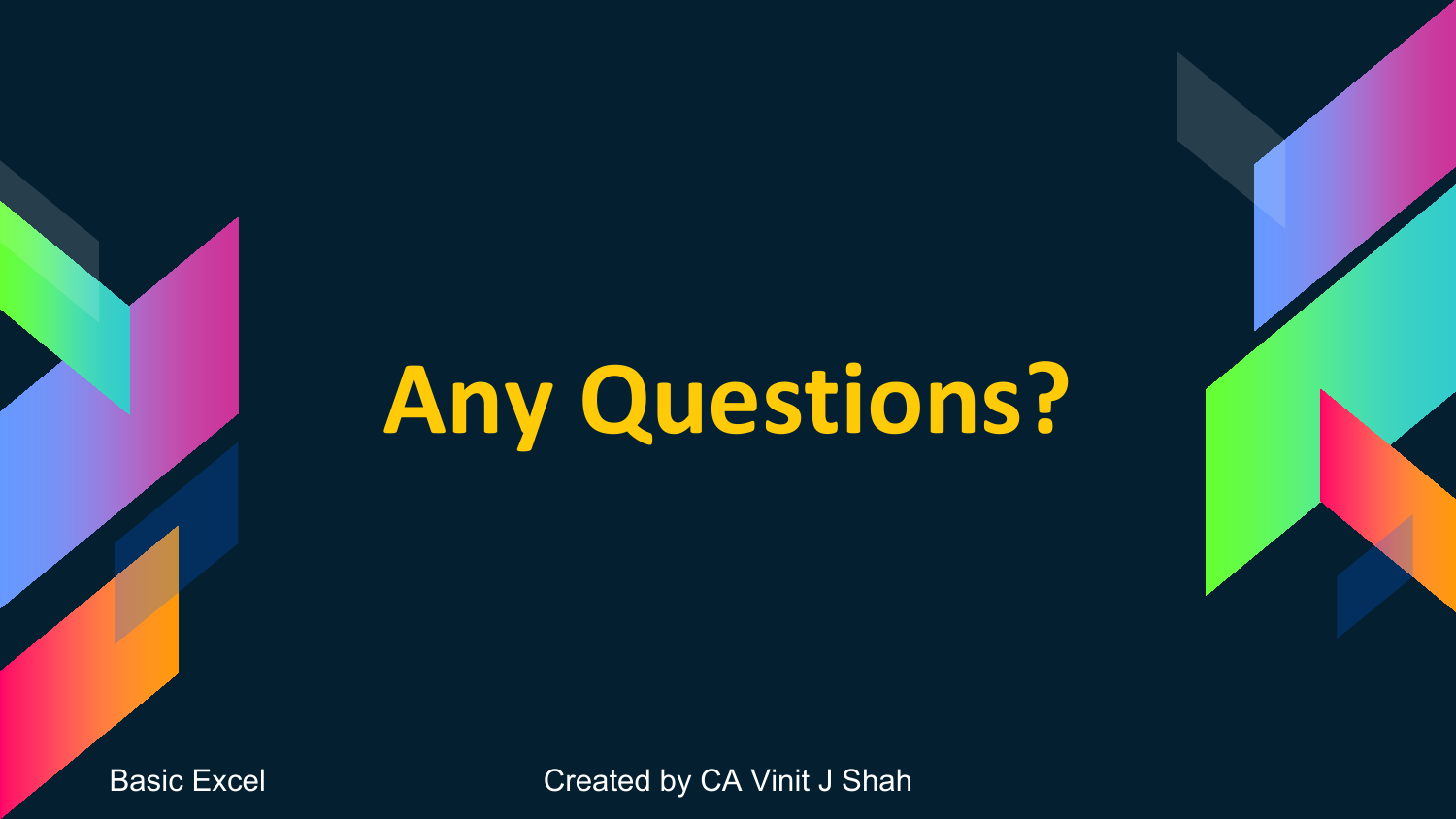## **RuleBird**

**Follow us on YouTube for more**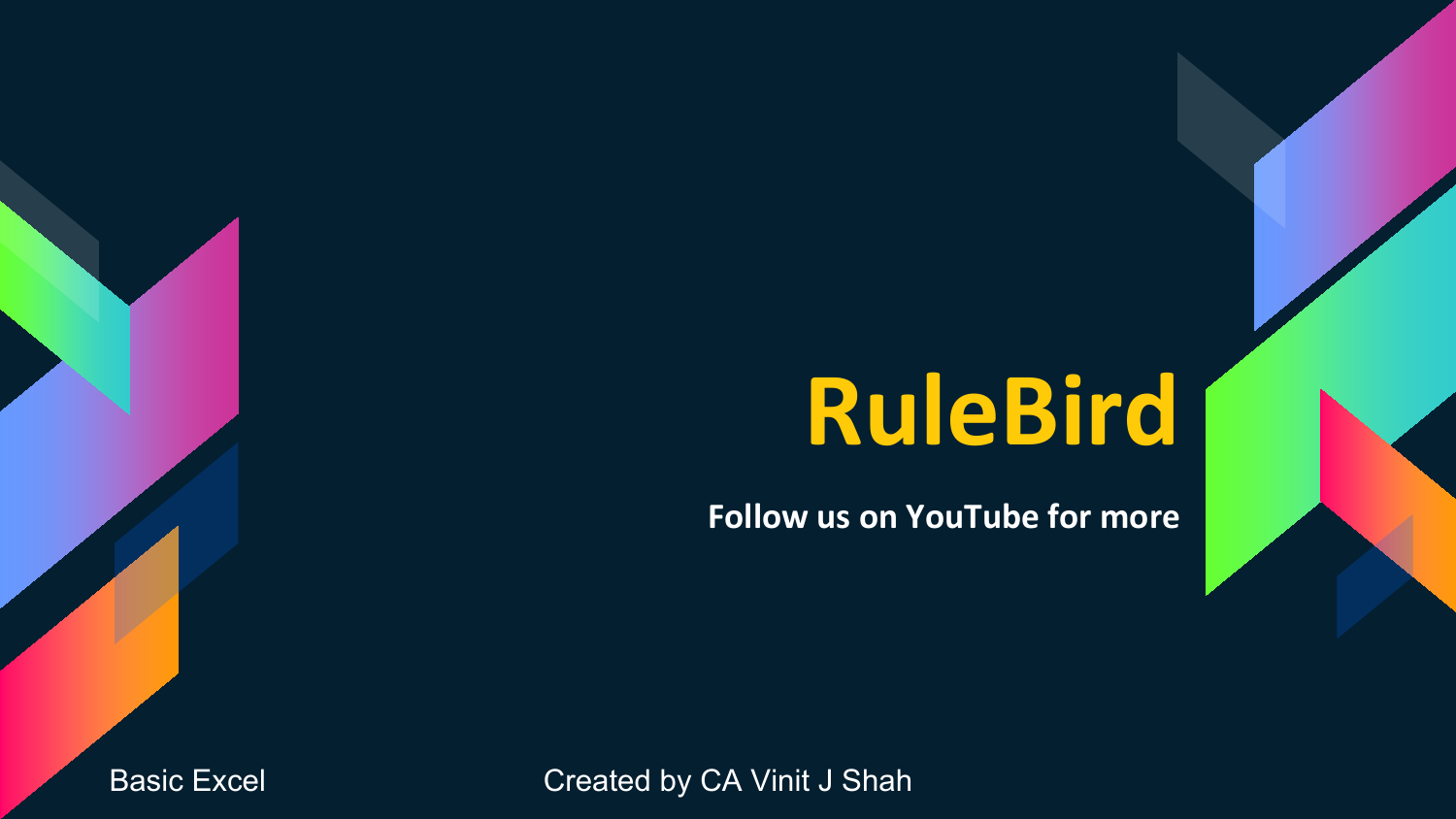## **FI'nfo**

**Follow us on WhatsApp for more**